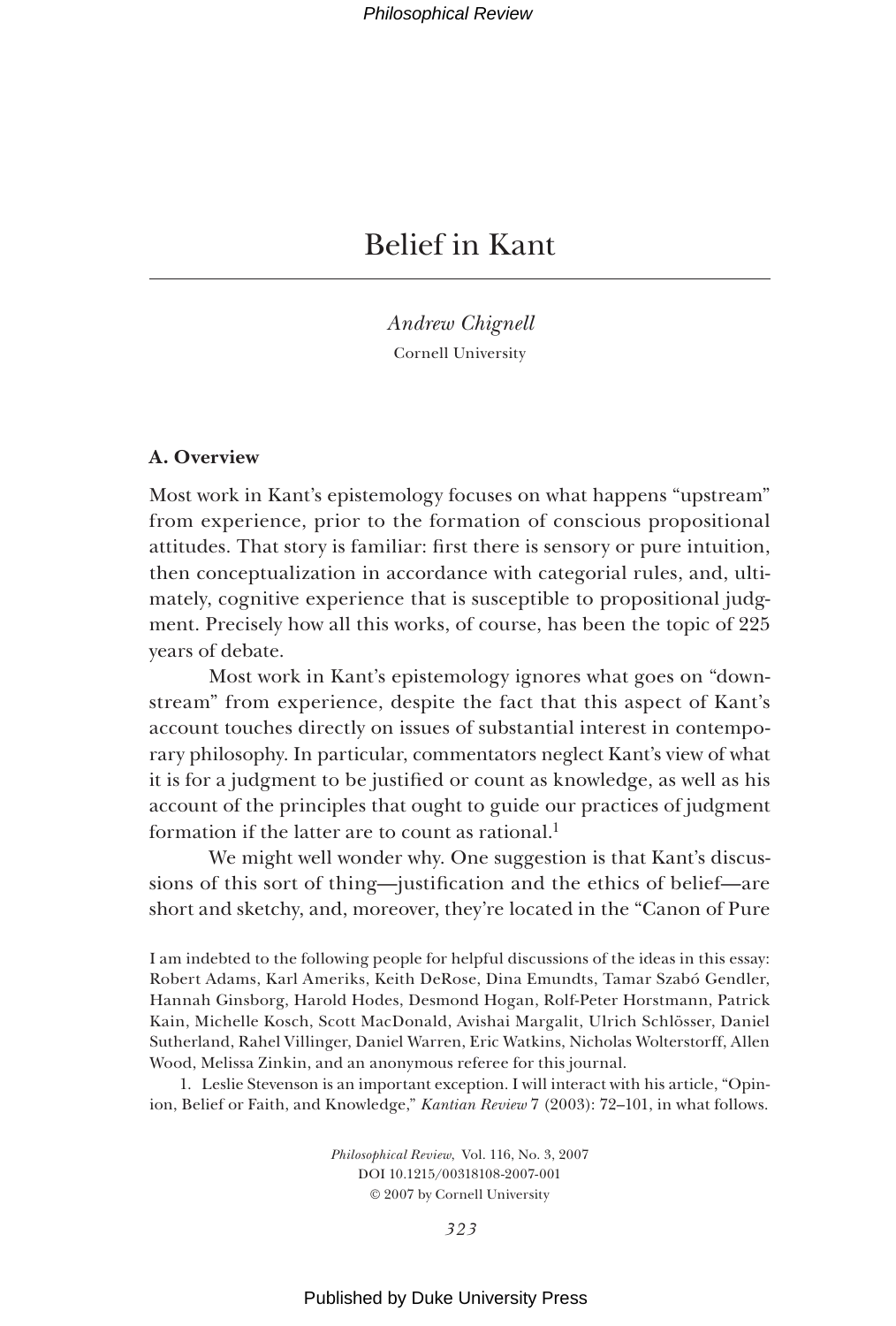### ANDREW CHIGNELL

Reason" at the very back of the book (few courses on the first *Critique* make it to Akademie page 800 and beyond!). More substantive examinations can be found in the lectures on logic, but these weren't widely available until comparatively recently (especially for those who read Kant in English), and they are a rather laborious read.

I think this suggestion has something by way of plausibility. But the fact that some readers neglect the relevant portion of Kant's work does not, obviously, amount to a substantive objection to the idea of studying it. On the contrary, I think it *invites* study since most of us agree that Kant was a worthy philosopher, and the realization that he has some undernoticed things to say on topics of abiding significance might well provoke our interest.

There is another explanation of why this portion of the critical philosophy is neglected, one that is more threatening to my project below. It is simply that the account Kant offers is hopeless or uninteresting or both. The really substantive items in Kant's epistemology are the account of space and time as the forms of our intuition, the Transcendental Deduction of the categories, the prohibition on cognition of thingsin-themselves, the critique of metaphysics, and so forth. The account of justifi cation and the ethics of belief is thin gruel by comparison, so goes the explanation, and worse yet it is a gruel whose main ingredients Kant took from Locke, Leibniz, and their followers in eighteenthcentury Germany.

My goal here is to argue that this latter explanation is misguided. I won't have space to compare Kant's views to others in the tradition, but it should become obvious as we go that there is much that is original here. Space constraints also require that I focus my attention on Kant's tripartite concept of "Belief" (*Glaube*) rather than analyzing all of the propositional attitudes in his system, but that should be enough to show that Kant's account is of ongoing interest. Part of the interest lies in its ability to facilitate digestion of his better-known projects—the substantive issues I just mentioned—by placing them within his broader conception of our situation and obligations as rational, inquiring beings. Another part consists in the fact that Kant's account is far from thin or hopeless; on the contrary, much of it is rich and still worthy of attention.

Here is how the essay is organized. First, I briefly sketch Kant's views about what it is for an assent to have positive status of an epistemic sort. Up to now I have been speaking of "judgment" or "belief," but the relevant Kantian concept is "*Fürwahrhalten*"—that is, "assent" or, more literally, "holding-for-true." Assent is the genus of which most other positive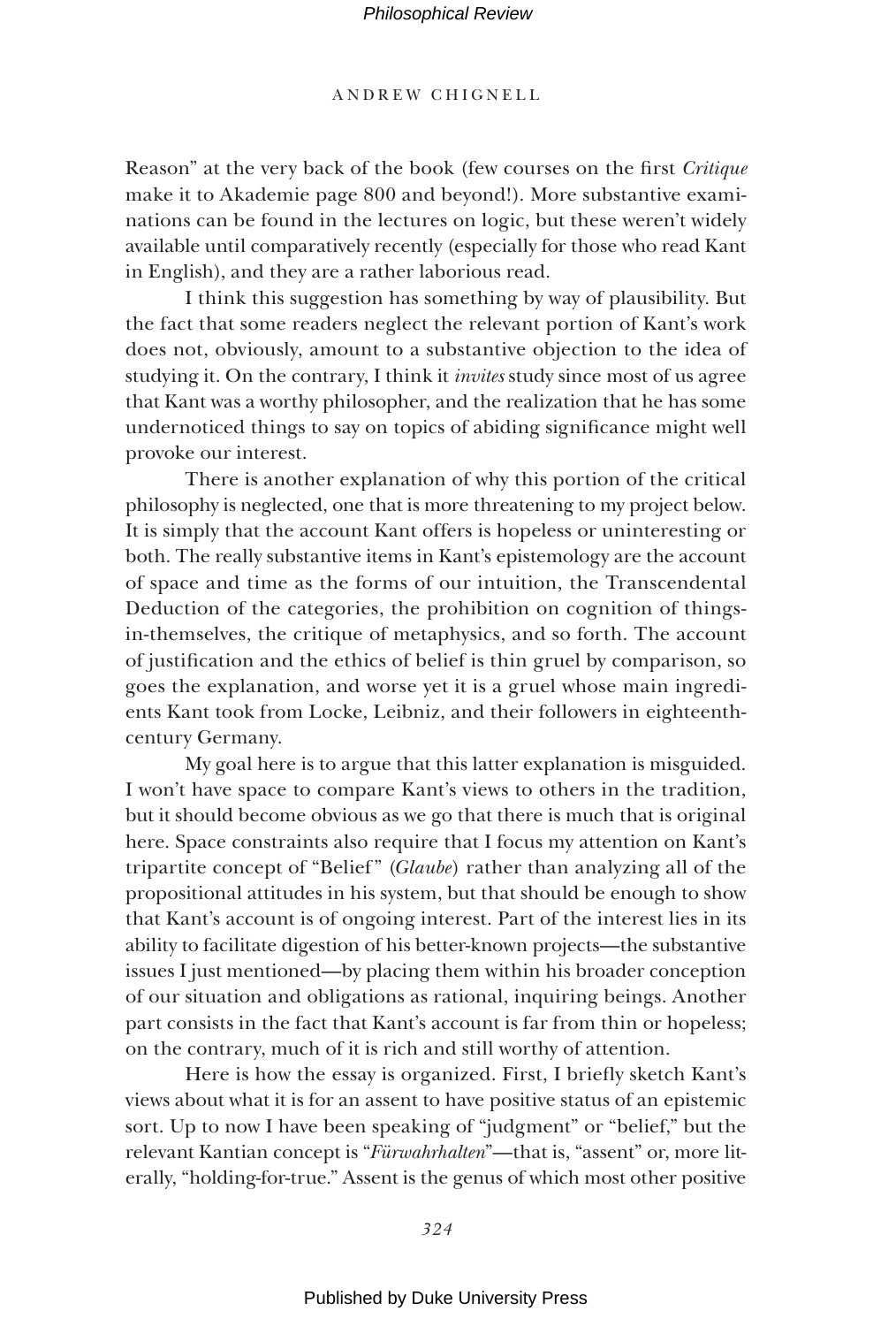propositional attitudes are species. The evaluative term that Kant applies to assent is "*zureichend*"—"sufficiently"—which is an adverb, so strictly we should speak of propositions being sufficiently assented to (*zureichend für wahr gehalten*). Here I will often nominalize and talk of an assent's "sufficiency" in the same way that contemporary epistemologists speak of a belief's "justification."

Using the account of epistemic sufficiency,  $I$  go on to provide an analysis of Kant's concept of Knowledge and then a sketch of the other main kinds of Kantian assent: Conviction (*Überzeugung* ), Opinion (*Meinung*), and Persuasion (*Überredung*). The bulk of the essay, however, is concerned with "Belief" (*Glaube*)—a kind of assent that is rendered sufficient by *nonepistemic* considerations and which itself comes in three varieties. We will find that in his discussion of Belief, Kant openly plumps for a rejection of the Lockean principle that assents must always be guided by our evidence, especially in matters of "maximal concernment." Still, he is not a full-blown subjectivist about leaps-of-Belief: he remains committed to the enlightenment dictum that we must think for ourselves and that this, in turn, requires that we somehow think from the point of view of every other rational agent. As usual, it is in forging a middle way between two extremes that Kant is at his most creative and interesting.

I conclude by highlighting what I take to be one of the most significant interpretive benefits we gain from examining this aspect of Kant's philosophy. Kant's discussion of Belief shows that we should reject standard accounts of the extent to which *theoretical* reason can provide justified assent about things-in-themselves, in favor of one that is much more liberal. Interpretive benefits are not the only results of this discussion, however. I also hope it will become clear along the way that there *is* such a thing as Kantian Belief, and that we often have quite a lot of it.

### **B. Sufficiency and Knowledge**

Kant opens the third section of the "Canon of Pure Reason" by characterizing assent as "an occurrence in our understanding that may rest on objective grounds (*Gründe*), but that also requires subjective grounds (*Ursachen*) in the mind of him who judges" (A820/B848).<sup>2</sup> I have analyzed

2. Quotations from Kant's work are from the Akademie Ausgabe, with the first *Critique* cited by the standard A/B edition pagination, and the other works by volume and page. Immanuel Kant, *Gesammelte Schriften* (Berlin: Königlich-Preussischen Akademie der Wissenschaften zu Berlin [now de Gruyter], 1902– ). The English translations here usually differ insubstantially from the translations in the Cambridge Edition of the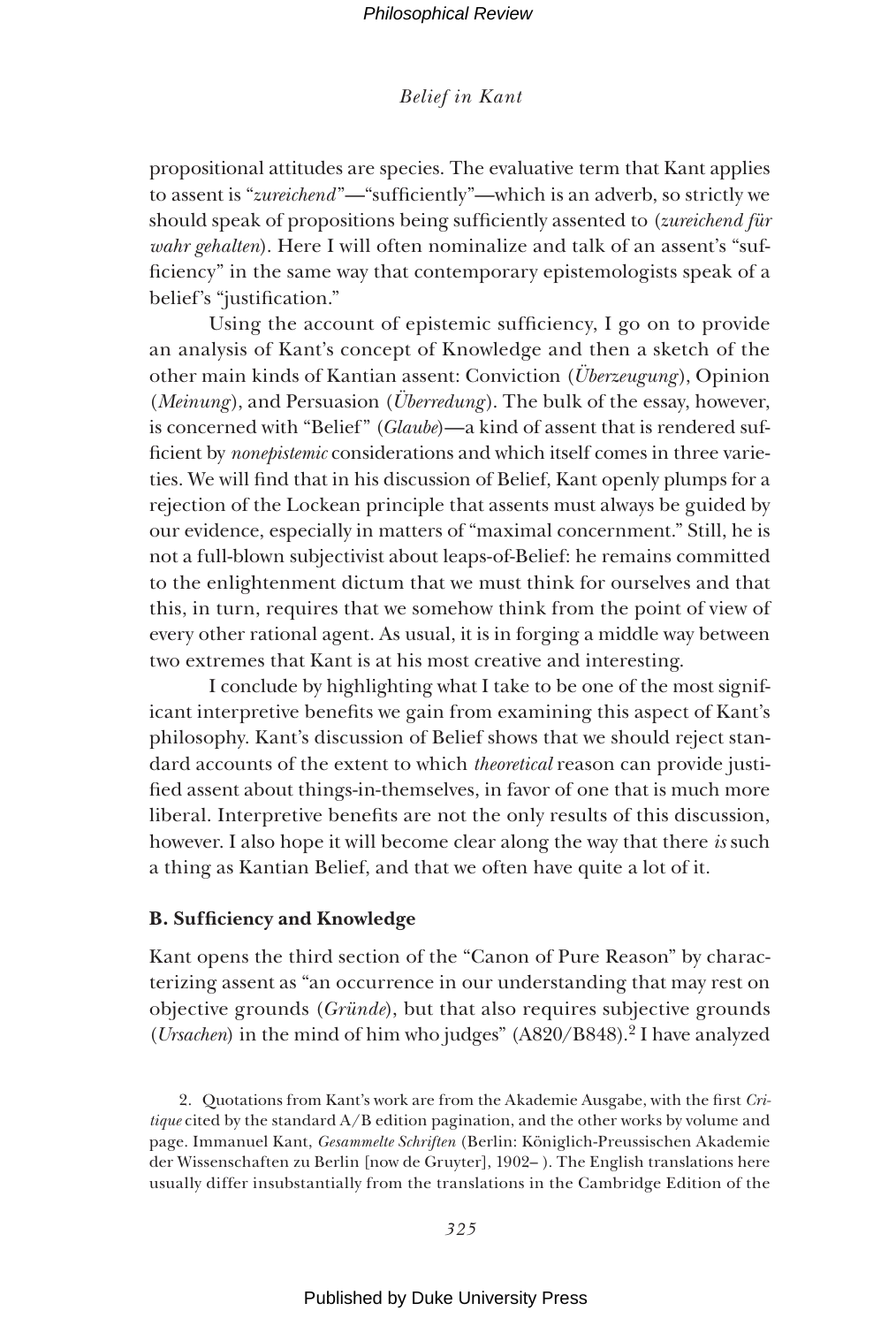ANDREW CHIGNELL

these notions at greater length elsewhere;<sup>3</sup> in what follows I'll provide just a sketch of each sort of ground.

Here are five main features of an *objective ground*. First: an objective ground for Kant is something that provides reliable information about "the constitution of the object" or state of affairs described by the relevant proposition (A821/B849). The ground thus indicates that the proposition has some objective probability (*Wahrscheinlichkeit*) of being true (24:143, 24:194, 9:81–82).

Second: the fact that an objective ground is connected to probability in this way implies that it is something that any rational inquirer in the same situation could take to be indicative of the truth of the assent that "rests" (the German verb is *beruhen*) on it. In other words, that fact ensures that the assent is "intersubjectively valid" and "communicable" (A820–21/B848–49).

Third: an objective ground is either sufficient or insufficient. A *sufficient objective ground* for assent to a proposition is one that indicates to a moderate-to-high degree—though not always infallibly  $4$ —that the proposition is true. Thus, other things being equal, it is "sufficient" to license rational assent with a moderate-to-high degree of confidence. I don't think we should draw a sharp boundary here at probability over .5, although Kant does indicate that he thinks a sufficient objective ground is simply one that renders the proposition more probable than not.<sup>5</sup> I don't think we should do this because Kant also expresses skepticism about the project of using precise numerical formulations outside of purely logical and mathematical contexts to characterize objective probability (see 24:38–39 and 9:82).

An *insufficient objective ground*, by contrast, is a ground that does not render the relevant proposition objectively probable enough to be held with a moderate-to-high degree of confidence by a rational subject. Kant thinks we can at times form rational assents on the basis of

Works of Immanuel Kant, general editors Paul Guyer and Allen Wood (New York: Cambridge University Press, 1992– ).

<sup>3.</sup> In "Kant's Concepts of Justification," *Noûs* 41, no. 1 (2007): 33-63. I have drawn on that article for much of the material in this section.

<sup>4.</sup> Kant usually appears to be a fallibilist about sufficient objective grounds: that is, he usually holds that a subject can have a sufficient objective ground for an assent and the assent still turn out to be false. See his remarks at 9:72 and 24:160, for instance.

<sup>5. &</sup>quot;If there is even one more degree of truth on the side of the . . . ground than there is on the side of the opposite, then the cognition is no longer *ambigua* but rather probable" (24:144). See also 24:194.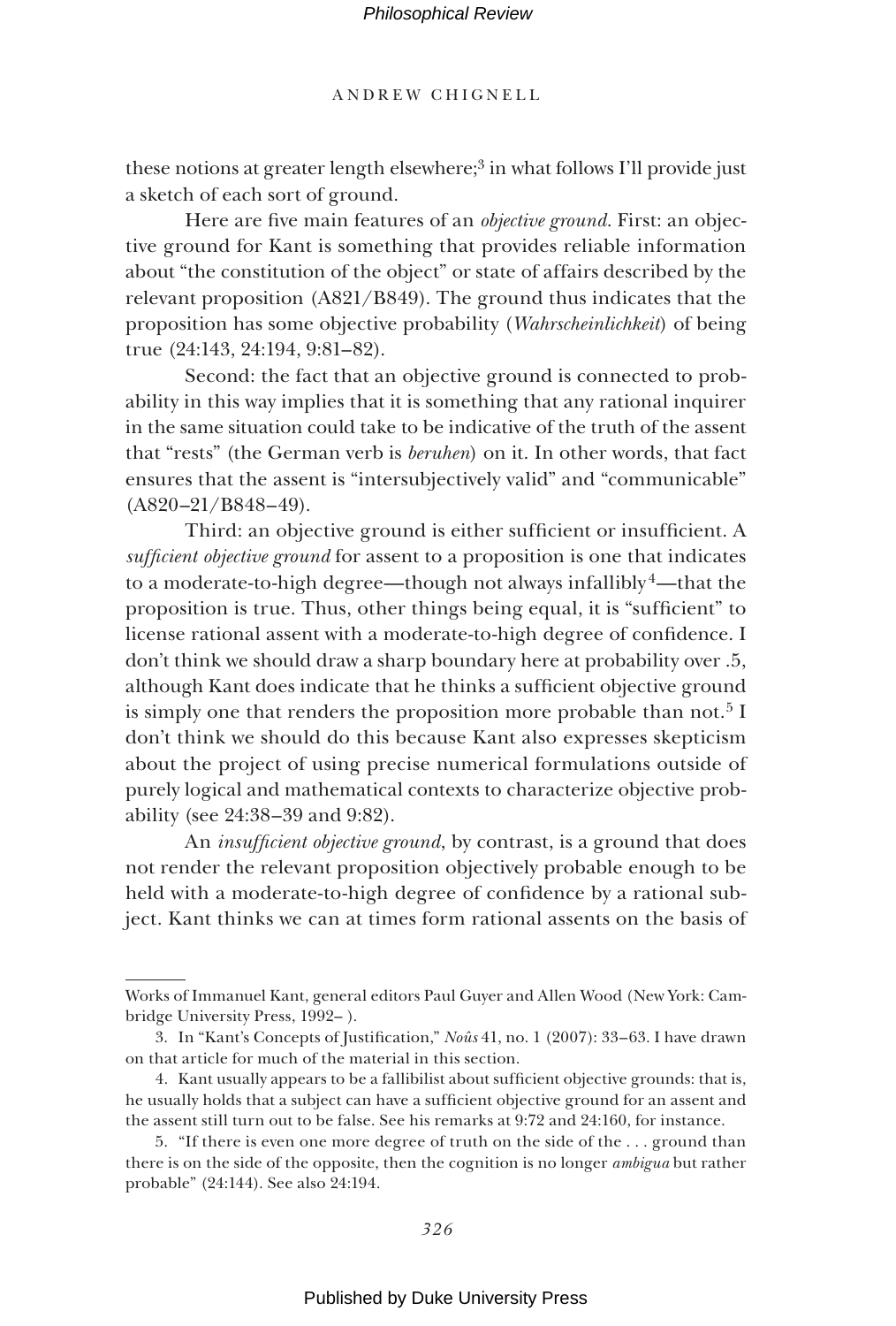insufficient objective grounds, but these will be weakly held *Opinions* (*Meinungen*).

Fourth: Sufficient objective grounds typically not only license but also necessitate firm assent. In other words, once we acquire sufficient objective grounds for  $p$ , we typically just find our assent to  $p$  following along.6 Kant thus sides with Hume over Descartes on the issue of direct doxastic voluntarism: assents that are candidates for Knowledge (what Kant calls Convictions) are typically "determined [in us] through objective grounds of truth that are independent of the nature and interest of the subject" (9:70). As we will see, however, Kant pays his respects to the Cartesian tradition by including a kind of assent in his system—Belief that is under the direct control of the will.

Finally: what sorts of things can serve as objective grounds? I can't make an extended textual case here, but I think that Kant's view is that objective grounds *typically* consist of perceptual, memorial, and introspective states, as well as other sufficient assents we already hold (the results of inductive and deductive arguments, assents about what others have testified, assents about one's experiences, and so forth). Consider in support of this a quotation from the Jäsche lectures: "Assent based on a ground . . . is either *empirical* or *rational*, accordingly as it is grounded either on *experience* (*Erfahrung*)—one's own as well as that communicated by others—or on *reason*. This distinction relates, then, to the two sources from which the whole of our cognition is drawn: *experience* and *reason*"  $(9:70).7$ 

In sum: to have an objective ground for an assent to a proposition *p* is simply to have experiences and/or assents that render *p* objectively probable to some degree or other. To have a *sufficient* objective ground for an assent that  $p$  is to have experiences and/or assents that render  $p$ objectively probable to a moderate-to-high degree—that is, probable to a degree that licenses assent with a moderate-to-high degree of confidence. Insufficient grounds can license rational assent, but only with a

6. "If the will had an immediate influence on our conviction concerning what we wish, we could constantly form for ourselves chimeras of a happy condition, and always hold them to be true, too. But the will cannot struggle against convincing proofs of truths that are contrary to its wishes and inclinations" (9:73–74).

7. Robert Hanna argues that, for Kant, certain kinds of *nonconceptual* content can justify assents. I'm not committing myself to that thesis here, but rather to the weaker claim that the content of perceptual, introspective, and memorial experiences—conceptual or not—can serve as objective grounds for assent. See Hanna, "Kant on Non-Conceptual Content," *European Journal of Philosophy* 13 (July 2005): 247–90, especially 263ff.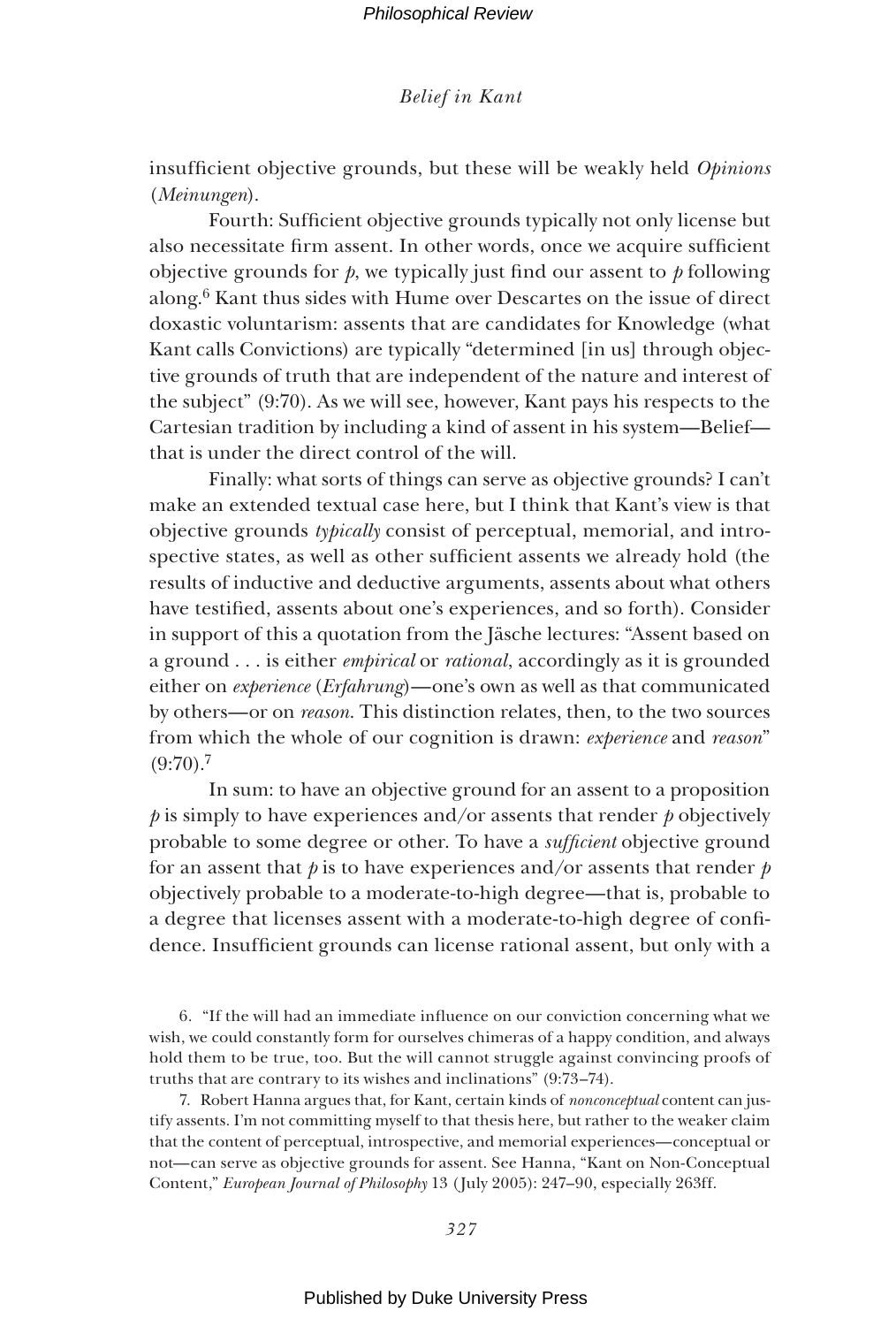ANDREW CHIGNELL

low degree of confidence. With this sketch of the relevant concepts in the background, we can now analyze objective sufficiency as follows:

(1) S's assent that  $p$  is objectively sufficient if and only if S has sufficient objective grounds for assenting to *.* 

In addition to having a sufficient or insufficient objective ground or no objective ground at all—every assent also has a *subjective cause or ground*. 8 Assent that is subjectively grounded in an appropriate fashion is "subjectively sufficient," for Kant, and assent that is both objectively and subjectively sufficient counts as Knowledge (*Wissen*). The most obvious candidate for an *appropriate* subjective ground is the subject's own determination that the assent is based on sufficient objective grounds. Thus:

(2) S's assent that  $\phi$  is subjectively sufficient if and only if S determines that he has sufficient objective grounds for assenting to *p*.

(2) goes in the right direction, but it is too demanding. It requires that the subject actively determine whether his objective grounds for *p* are sufficient in order for the assent that  $p$  to be subjectively sufficient. Our ordinary concept of justification is ambiguous just here: sometimes we speak of *justifying* a belief as an active process of reflection and investigation, and so too does Kant (at 9:76, for instance). Typically, however, the sort of justification we're interested in is a state rather than an activity. A subject's belief that *p* can *be justified*, even if the subject doesn't *do* anything to determine that it is.

One way to accommodate this point is to use a principle that appeals to the reflective assent that the subject is *in a position to make* about his objective grounds *if* he were to reflect on them. By "reflection" I mean the everyday process of using memory, a priori reasoning, introspection, and so forth to cite the experiences and/or assents that he takes to be his grounds. Kant himself seems to go this route in the Blomberg lectures when he says that the "criteria of truth" of our assents

8. Kant uses "*Ursache*" rather than "*Grund*" in the Canon passage quoted above (A820/B848). Perhaps this is supposed to signify that the subjective occasion for the assent *may* be a nonrational, psychological cause (wishful thinking, self-deception) instead of an appropriate rational ground (recognition that one has good objective grounds). It's also worth noting, however, that the semantic difference between these words in German is less significant than it is in English, and that Kant also sometimes uses "*Grund*" to refer to nonrational psychological causes (see 5:144n).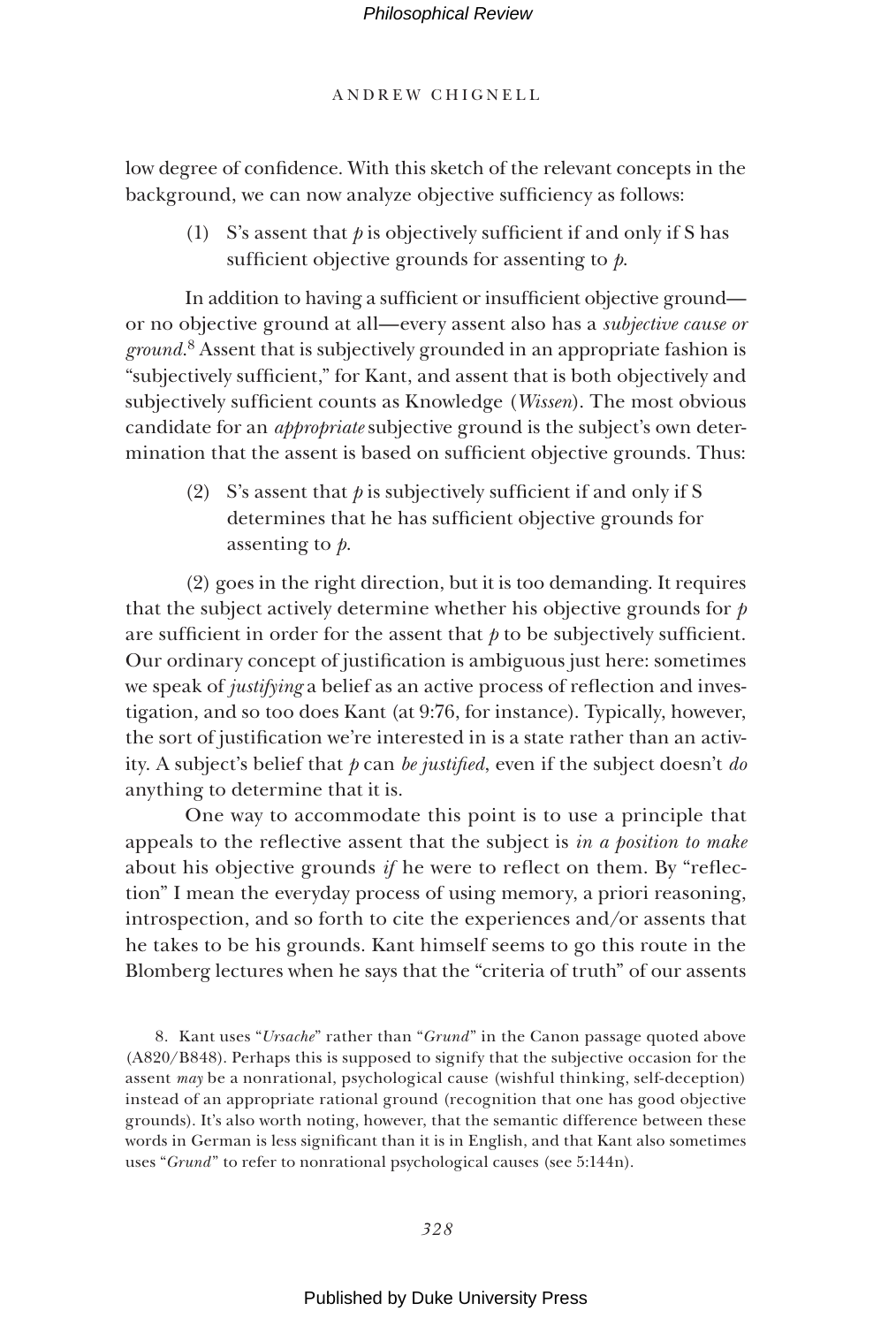are "objective criteria, which contain the ground for why some [assent] is really true or false . . . [and] subjective criteria . . . by means of which one is *in a position* (*im Stande ist*) to make a supposition about the truth or falsehood [of the assent]" (24:87–88, my emphasis). Thus:

(3) S's assent that  $\phi$  is subjectively sufficient if and only if S is in a position, on reflection, to cite what he takes to be his sufficient objective grounds for assenting to *.* 

(3) is better than (2), but there is still a problem: (3) leaves open the possibility that S's assent that  $\phi$  is objectively and subjectively sufficient (and thus counts as Knowledge on Kant's view) even though it is not *well founded*. 9 With that in mind, consider the following revisions:

- (4) S's assent that *p* is objectively sufficient if and only if  $(\exists g_1)$ such that
	- (i)  $g_1$  is a ground that S has, and
	- (ii)  $g_1$  is a sufficient objective ground for assenting to  $p$ .
- (5) S's assent that *p* is subjectively sufficient if and only if  $(\exists g_2)$ such that
	- (i)  $g_2$  is a ground that S has,
	- (ii) S's assent is based on  $g_9$ , and
	- (iii) on reflection, S would cite  $g_2$  as the sufficient objective ground for his assent.

In these principles, the grounds are explicitly picked out in order to ensure that, in cases where  $g_1 = g_2$ , the assents are well founded—that is, the grounds that render the assent objectively sufficient are also the grounds on which S bases the assent and which S would, on reflection, take to be his or her sufficient grounds. I have also strengthened the "in a position" clause in (3) to the "would" clause in (5.ii) in order to make

9. Suppose that S has sufficient objective grounds (his perceptual experience of his best friend Q drinking a martini) for his assent that Q is drinking a martini, but suppose also that S has a long-standing habit of placing his trust in the communications he receives from fortune cookies. Suppose, finally, that on reflection S would take his ground for that assent to be the fact that a fortune cookie he just opened informed him that his best friend is now enjoying a martini. In such a case, S's assent would be objectively sufficient according to (1) and subjectively sufficient according to (3)—and thus, if true, it would count as Knowledge. Clearly something has gone wrong: the assent is not well founded.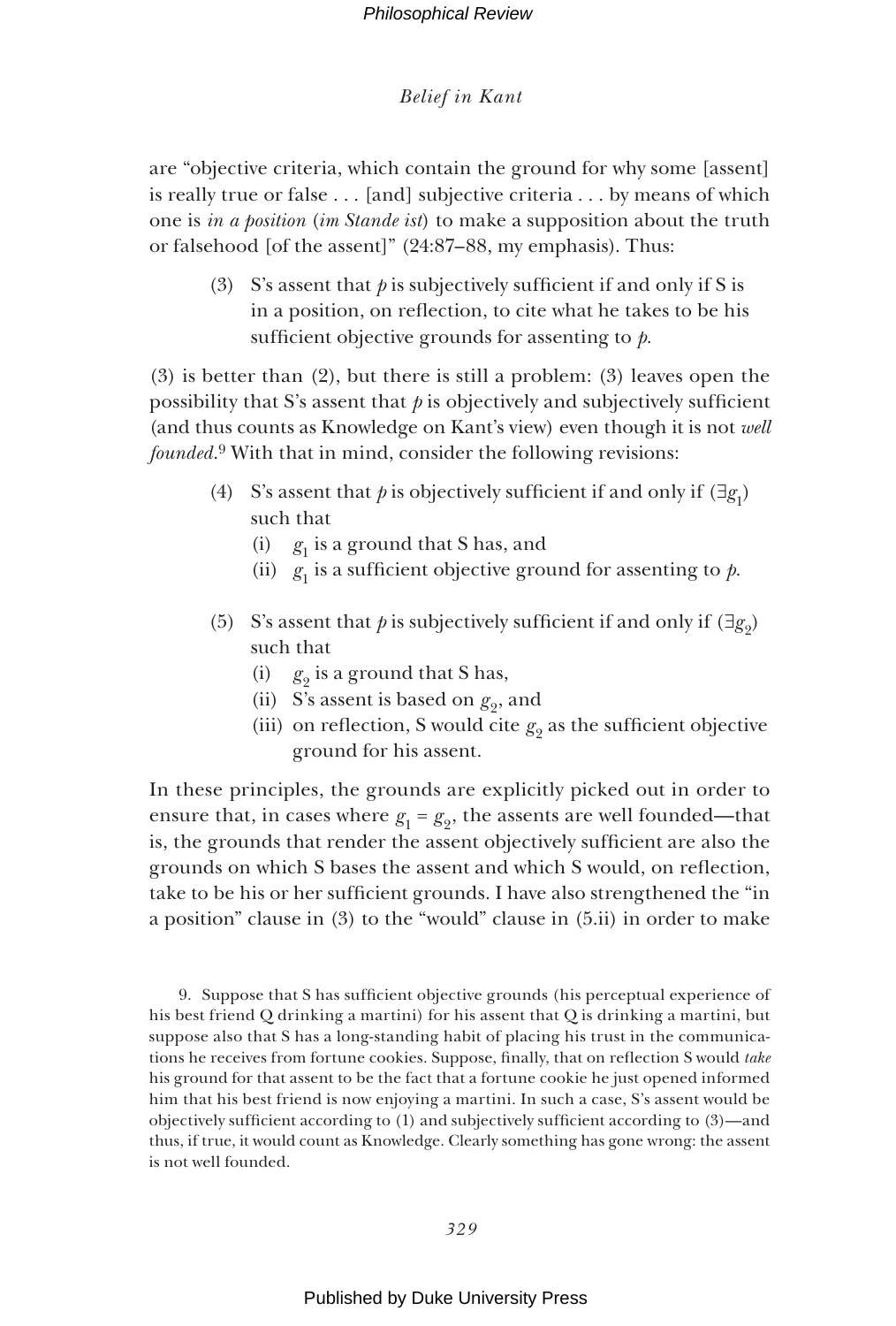it clear that S is both in a position to and *would* (in the nearest world in which he or she reflects) cite the right grounds.

The analyses could go further, but these will be enough for present purposes. In (4) and (5), we have a sophisticated if still schematic account of objective and subjective sufficiency, one that I think adequately represents Kant's picture in the *Critique* and the logic lectures. Since Knowledge is true assent that is both objectively and subjectively sufficient, we can simply combine (4) and (5)—and stipulate that  $g_1 = g_2$  in order to acquire the following analysis:

*Knowledge (Wissen)*: S's assent that *p* counts as Knowledge if and only if (∃*g*) such that

- (i)  $g$  is a sufficient objective ground that S has,
- (ii) S's assent is based on *g*,
- (iii) on reflection, S would cite  $g$  as the sufficient objective ground for his assent, and
- (iv) *p* is true.

Two caveats: First, Kant never explicitly says that truth is a condition on Knowledge; he says only that Knowledge is objectively and subjectively sufficient. I take it for granted here, however, that Kant is operating in the broadly Platonic tradition and *assuming* that Knowledge has an independent truth condition. If this is wrong, then we have two options. We could simply add another subcategory of Conviction to Kant's taxonomy (see the chart below): in that case, the three species of Conviction would be "Mere Conviction," "Knowledge," and—*horribile dictu!*—"True Knowledge." Or we could build truth into the conditions for "objective sufficiency" and abandon what elsewhere appears to be Kant's fallibilism about objective sufficiency. I think that the obvious disadvantages of both options push in the direction of including the truth condition (iv) in the analysis of Knowledge.

Second: Kant thinks that the highest sort of Knowledge will be part of an explicit scientific system: its logical and evidential relations to other items of Knowledge (more general and more specific) will themselves be known to the subject who has it, and the whole system will be brought under a small number of unifying ideas (in particular the idea of the "systematicity of nature" (24:891). This sort of articulate, systematized Knowledge is a descendant of the *scientia* that is much discussed in the scholastic/rationalist tradition in which Kant was trained. But most of the time Kant appears to leave room for unsystematized Knowledge in his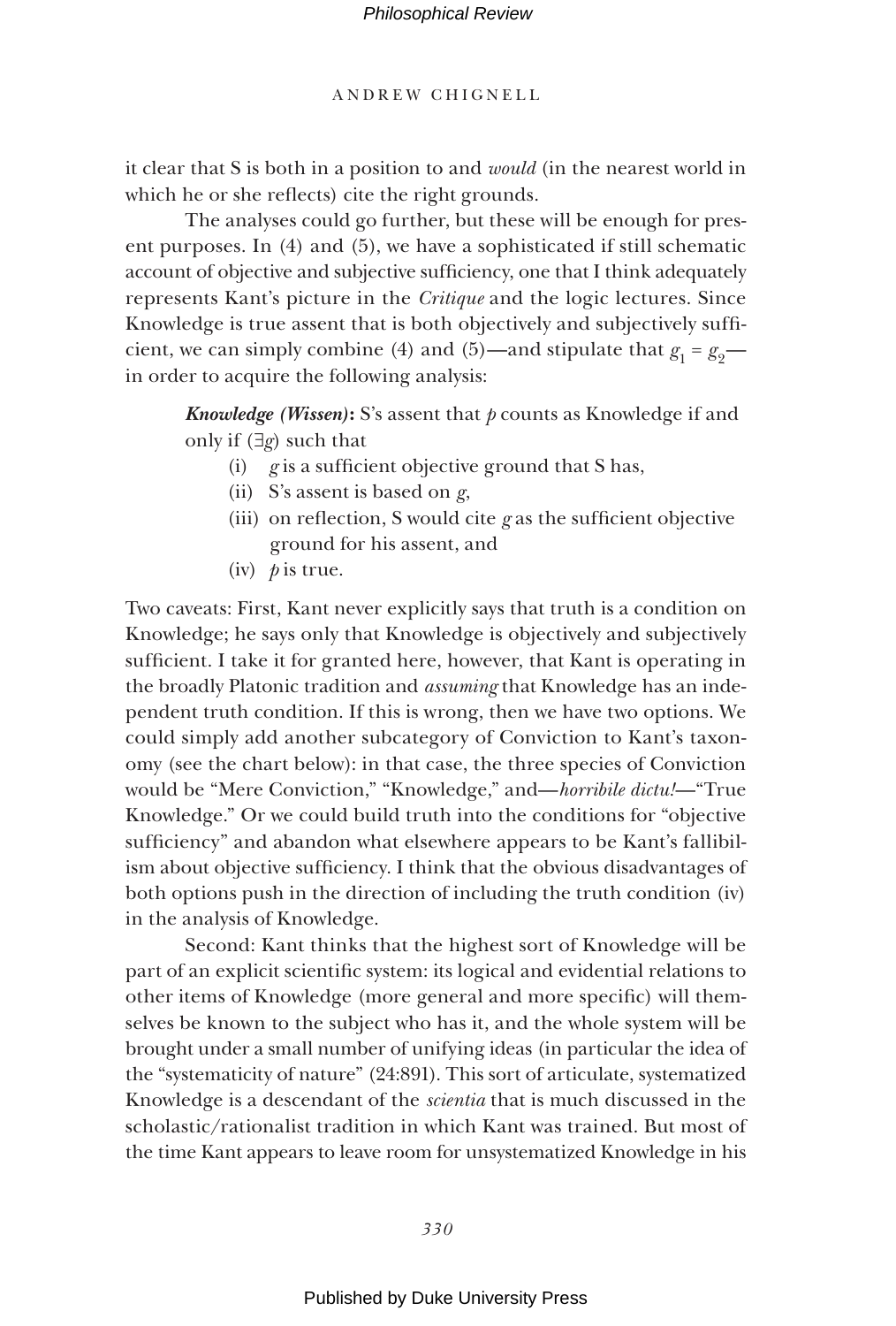account, and so I've left talk of actual systematizing out of the necessaryand-sufficient-conditions analysis. $10$ 

# **C. Persuasion, Conviction, Opinion**

Although objective sufficiency and subjective sufficiency often come together in the form of Knowledge (*Wissen*), they also come apart in a number of different ways. There are assents, for instance, that are subjectively sufficient but not objectively sufficient—Kant calls them "Persuasions" (*Überredungen*). A subject is persuaded of a proposition when he would hold on reflection that he has sufficient objective grounds for taking a proposition to be true (so  $(5)$  is satisfied) but when, in fact, the grounds he cites are insufficient (so  $(4)$  is not satisfied). "Persuasion is mere semblance (*Schein*), since the ground of the judgment, which lies solely in the subject, is held to be objective" (A820/B848). Wish-fulfillment and self-deception are paradigm cases of Persuasion.

Kant typically contrasts Persuasion with "Conviction" (*Überzeugung*): "If it is valid for everyone merely as long as he has reason, then its ground is objectively sufficient, and in that case taking something to be true is called **Conviction**. If it has its ground only in the particular constitution of the subject, then it is called **Persuasion**." This means that an important "touchstone" (*Probierstein*) of Conviction is

the possibility of communicating it and finding it to be valid for the reason of every human being to assent to it; for in that case there is at least a presumption that the ground of the agreement of all judgments, regardless of the difference among subjects, rests on a common ground, namely the object, with which they therefore all agree and through which the truth of the judgment is proved. (A820–21/B848–49)

So "Conviction" is the name for any assent for which the subject has sufficient *objective* grounds—grounds that render the assent probable enough to be rationally acceptable with a moderate-to-high degree of confidence for anyone in the subject's position. Cases of what I will call "Mere Conviction"—Conviction that doesn't count as Knowledge—are

10. Kant does say at A651/B679 that without assuming some sort of systematicity, we can have "no reason, and without that, no coherent use of the understanding, and, lacking that, no sufficient mark of empirical truth." If we take comments like this at face value, then perhaps some sort of systematicity condition should be added to the analysis of Knowledge itself. For discussion, see Ido Geiger, "Is the Assumption of a Systematic Whole of Empirical Concepts a Necessary Condition of Knowledge?" *Kant-Studien* 94, no. 3 (2003): 273–98.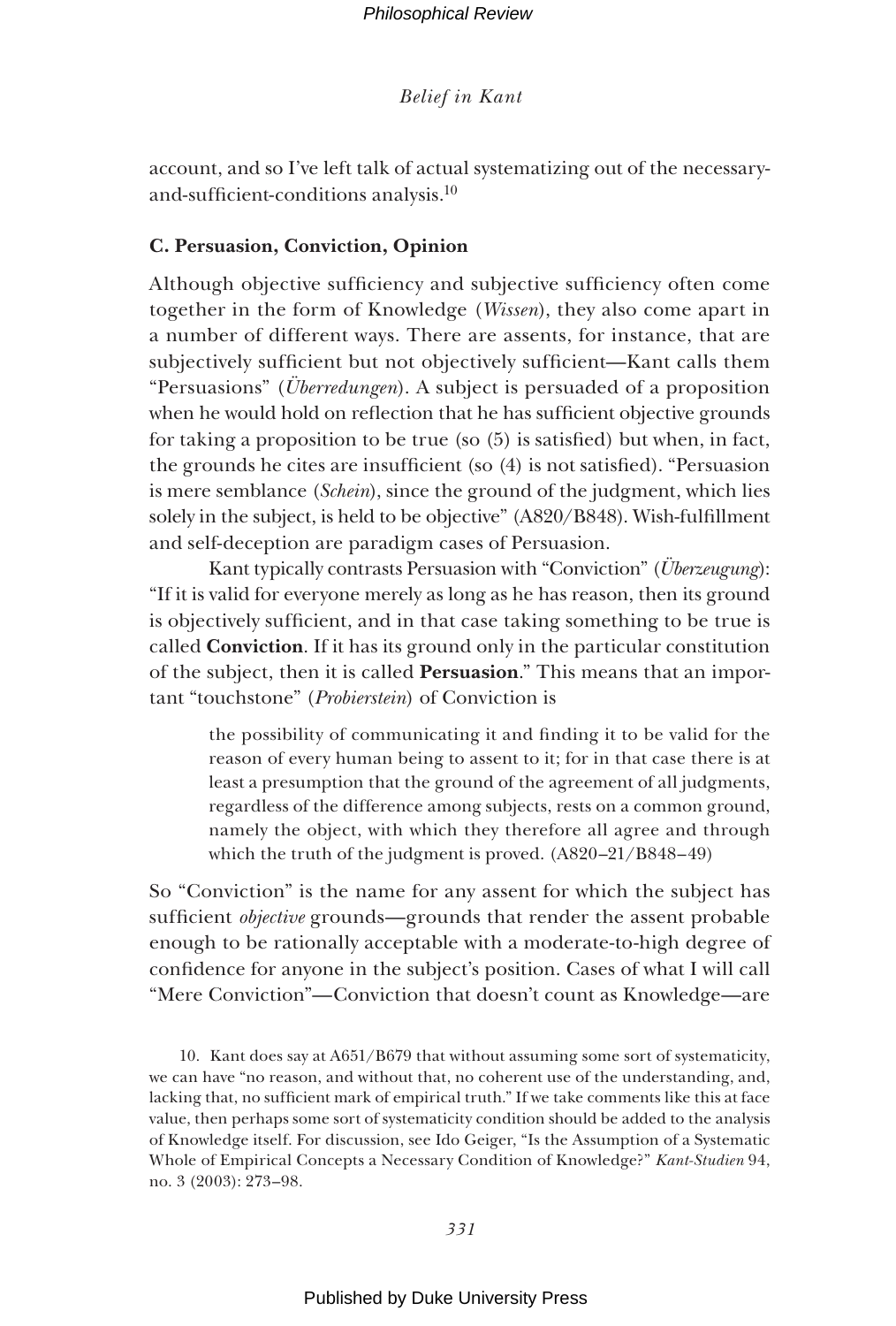### ANDREW CHIGNELL

cases in which a subject has sufficient objective grounds for the assent but is not in a position, even on reflection, to cite those grounds.<sup>11</sup> Mere Conviction is quite common: no doubt it comprises the lion's share of what children and animals have by way of objectively sufficient assent.<sup>12</sup>

There is more to say about Persuasion, Conviction, and their various subspecies, but here I will press on and briefly contrast these two attitudes with a third kind of assent that Kant calls Opinion. Kant introduces it as follows: "**Having an Opinion** is assent (*Fürwahrhalten*) with the consciousness that it is subjectively as well as objectively insufficient"  $(A822/B850)$ . In other words, the assent satisfies neither  $(4)$  nor  $(5)$ , and yet it can still be rationally held under the right circumstances. By way of example, consider the scientist who takes on board a working hypothesis in order to see whether she can find confirming or disconfirming evidence for it. The scientist is not, in such a situation, *persuaded* of the proposition she assumes, since she is not mistakenly taking some faulty ground (a mere wish, for example) to be objectively sufficient. On the contrary, the scientist openly admits that she lacks sufficient objective grounds for the assent, and as a result the assent is not subjectively sufficient. We have stipulated that it is not in fact objectively sufficient, so it is neither Mere Conviction nor Knowledge. Rather, the assent is objectively and subjectively insufficient, and the subject is at least implicitly aware that this is so.

Kant is not opposed to mere opining of this sort, since it is not masquerading (like Persuasion does) as objectively sufficient assent, and as a result the subject will avoid staking too much on it: "Opinion is not really a mistake, but only an imperfect cognition, a lack, since something in our judgment does not have sufficient grounds" (24:218).<sup>13</sup> Kant does insist, however, that until sufficient objective grounds are found,

11. Stevenson holds that objective sufficiency in an assent *entails* its subjective sufficiency ("Opinion, Belief or Faith, and Knowledge," 78). But he doesn't provide an argument for this, and I see no reason to agree. It seems quite possible, conceptually speaking, for there to be an assent for which a subject has sufficient objective grounds but regarding which he or she is in no position to hold that he or she has such grounds.

12. Assents that are not well founded occupy a middle ground between Mere Conviction and Persuasion and may well count as either, depending on which grounds we are considering. In such cases, both (4) and (5) are satisfied, but  $g_1 \neq g_2$ , and so the subject is still making a mistake in reflectively taking  $g_{_{2}}$  to be the sufficient objective ground for assent.

13. As opposed to Persuasion, which always involves a mistake. This difference seems sufficient to undermine Stevenson's suggestion that Persuasion is a *species* of Opinion. See "Opinion, Belief or Faith, and Knowledge," 82.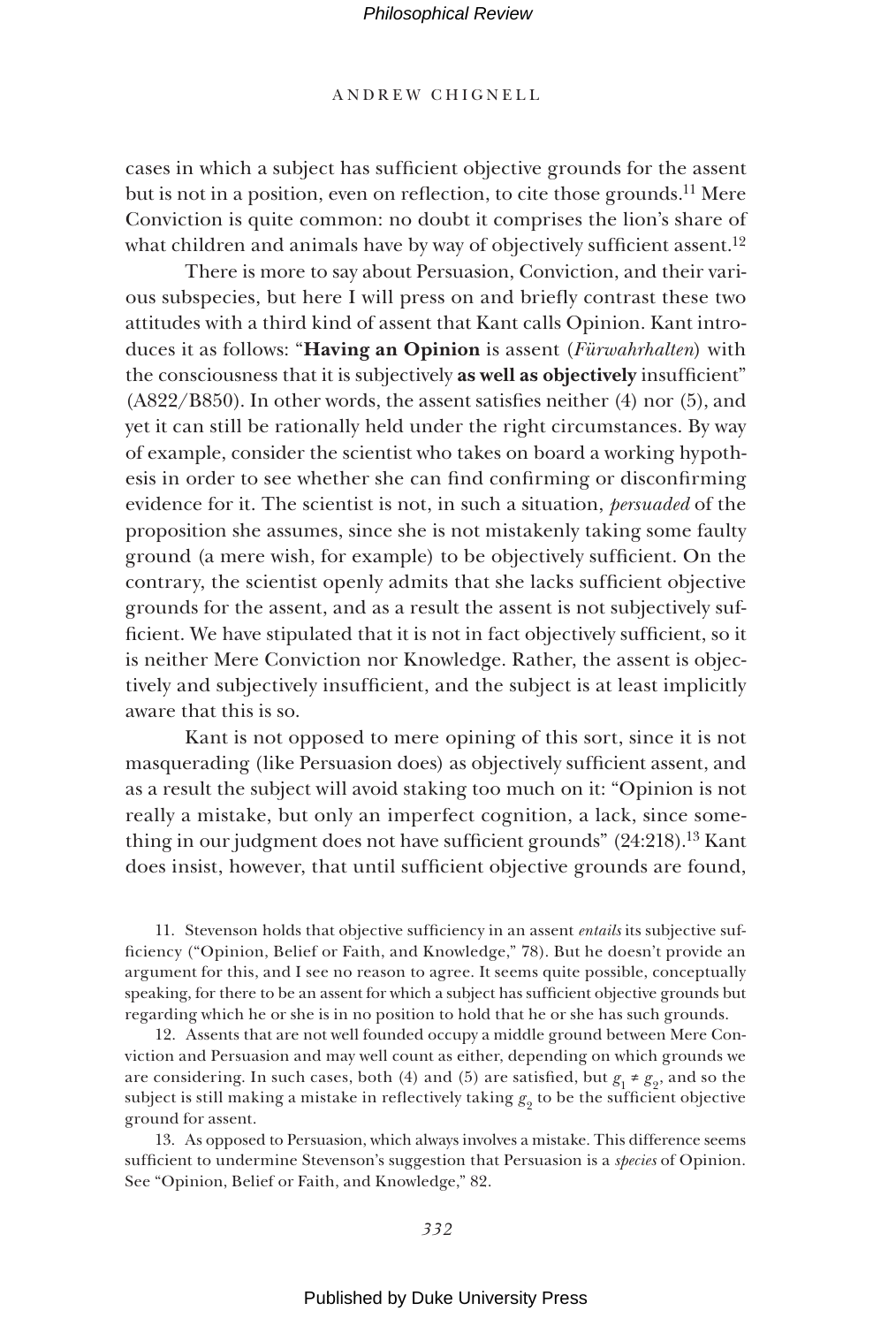

Figure 1

Opinions must be held in a weak fashion. He also anticipates the thought (later championed by Ramsey) that betting scenarios can serve as good tests for discerning how strongly a subject really holds an attitude. If we find a man who "pronounces his statements (*Sätze*) with such confident and inflexible defiance that he seems to have entirely laid aside all concern for error," it may still be that "a bet disconcerts him." For if the stakes of the bet are high enough, he may "become aware of what he had not previously noticed, namely that it is quite possible that he has erred" (A824–25/B852–53). In other words, thrust into a situation where he has to wager a great deal on the issue, a subject will likely reflect on whether his objective grounds for the assent are really sufficient or not. And this reconsideration may lead him to realize that the assent should at most be an Opinion.

The diagram in figure 1 provides a map of the conceptual territory we have covered so far, where "OS" stands for objective sufficiency and "SS" for subjective sufficiency.

# **D. Another Kind of Subjective Sufficiency**

The foregoing discussion of Opinion suggests that a rational subject can only *firmly* hold a proposition if she has sufficient objective grounds for it. In fact, however, Kant leaves room for another kind of firm assent that has *nonepistemic* grounds or merits that are sufficient to make it rational in particular contexts, even if it doesn't have sufficient objective grounds.

Although it is not Kant's own term, I will use "merit" here to designate a property of an assent that makes it valuable or desirable for a particular subject given his or her goals, interests, and needs. Kant does often speak of the speculative or moral "interests" that human subjects have in the truth of certain propositions and of the "needs of reason" that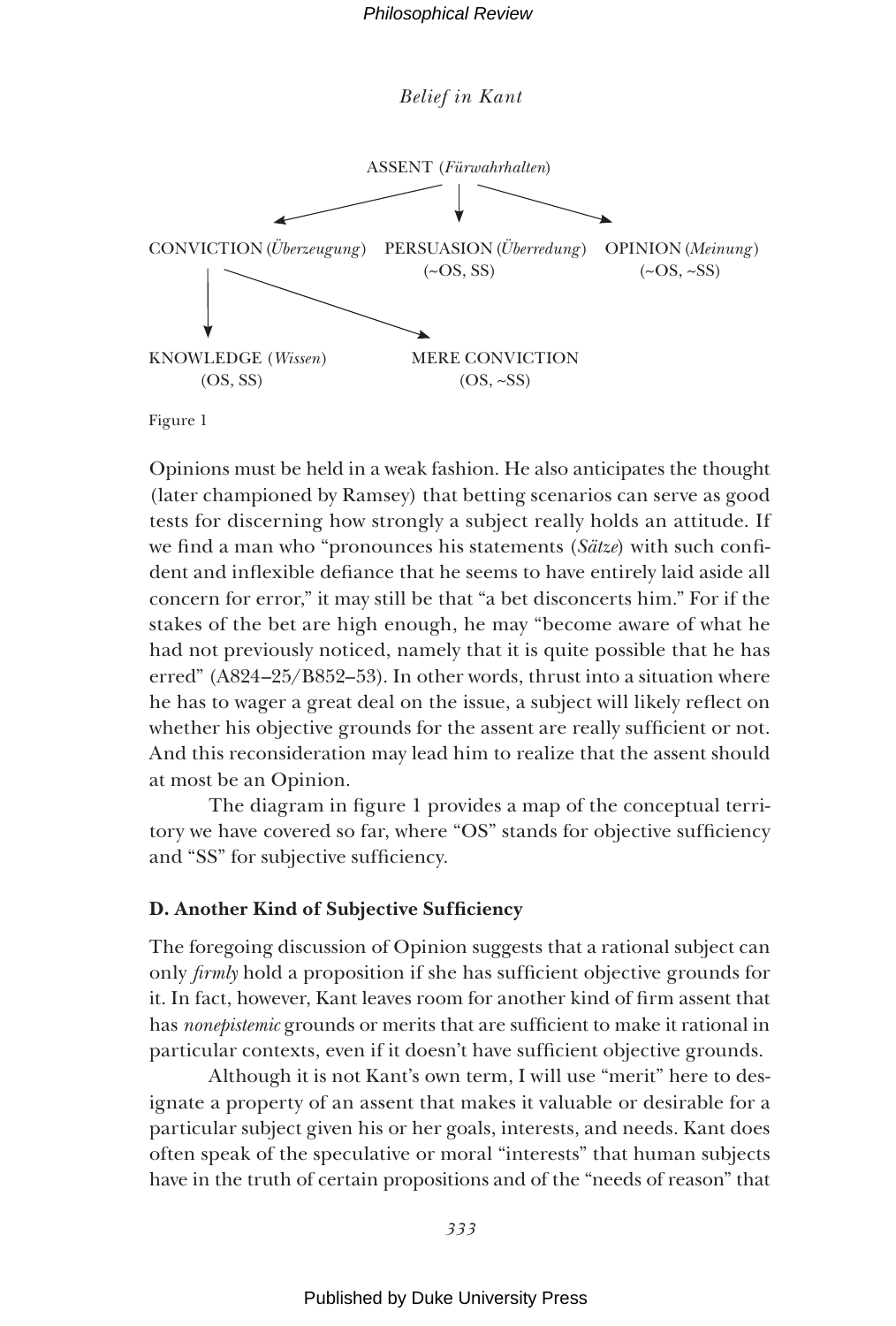### ANDREW CHIGNELL

make certain assents desirable for us.<sup>14</sup> A "merit," then, is simply the very general property, possessed by an assent, of allowing a subject partially or wholly to meet one of these goals, interests, or needs.

The merits of being objectively sufficient and subjectively sufficient, as defined in  $(4)$  and  $(5)$  above, are two of the most important merits that an assent can have. These merits are *epistemic* merits: they allow us to approach our goal of having assents that are likely to be true and count, under the right conditions, as Knowledge. A *nonepistemic* merit, on the other hand, is a property of an assent that makes it valuable or desirable for a subject—given his or her needs, interests, and goals—but which does not do so by way of directly indicating that the assent is true. The property of satisfying Matt's desire to think that Debbie requites his affection is a nonepistemic merit of Matt's assent that Debbie has just returned his affectionate smile. The merit is connected, not to Matt's cognitive goal of maximizing truth and minimizing falsehood, but rather to his romantic interest in Debbie. (Of course, Kant does *not* think that this sort of wish-fulfilling merit can make an assent subjectively sufficient!) According to the "moral proof" of the immortality of the soul, assent to the proposition that there is a future life has the nonepistemic merit of allowing us to avoid a sense of practical absurdity or incoherence in the face of the demands of the moral law. The merit in this case is connected to our universal practical interest in having a coherent and morally motivating self-understanding. (Of course, Kant notoriously *does* think that such a merit can render an assent subjectively sufficient!)

Clearly the kind of subjective sufficiency that is at work here is not subjective sufficiency as characterized by (5). Adherents of Kant's moral proof would not hold on reflection that they have sufficient objective grounds for firmly holding that the soul is immortal. Rather, these assents have nonepistemic merits that make them rationally acceptable for certain people in certain contexts. I propose to use the phrase "sufficient nonepistemic merits" to pick out any set of such merits. The secondary sense of "subjective sufficiency" at work in Kant's discussion can thus be characterized as follows:

(6) S's assent that  $p$  is subjectively sufficient<sub>2</sub> if and only if it has sufficient nonepistemic merits for S.

<sup>14.</sup> See, for example: A305/B362; A309/B365; A450/B478; *Critique of Practical Reason* 5:144n; *Critique of Judgment* 5:402; "Orientation" 8:136–41; "Real Progress" 20:287, 291.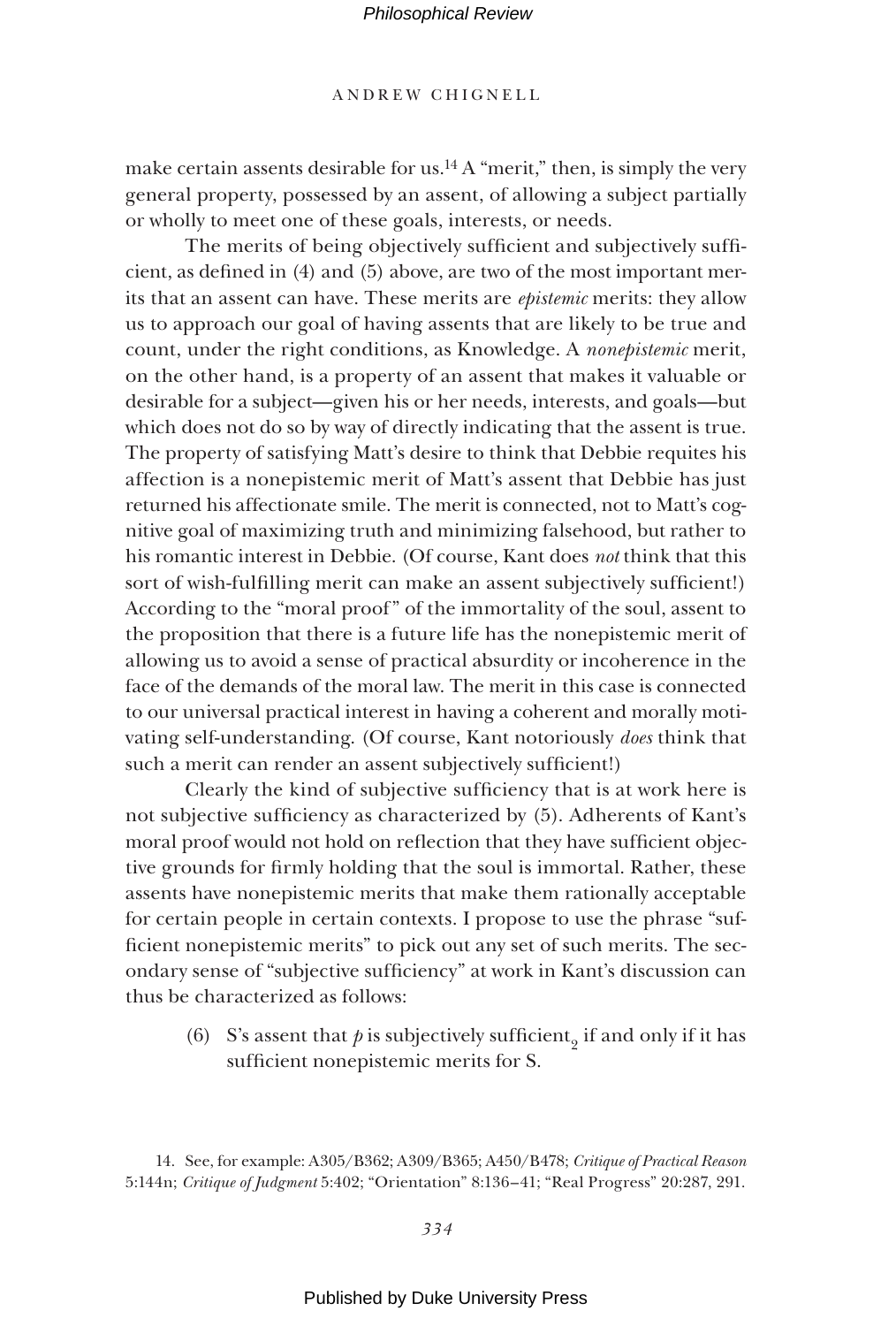It should be obvious that the two kinds of subjective sufficiency are quite different, and that it is crucial to keep them distinct in any discussion of these matters (I will do so using subscripts from now on). Kant himself typically fails to mark the distinction, although he is clearly relying on it, and that is part of what makes his account in the Canon seem so confusing.

# **E. Belief (***Glaube***)**

We're now in a position to address the main topic of this essay. The discussion of Belief is a fascinating portion of Kant's project, not only because its antievidentialist flavor anticipates strands of later pragmatism, but also because it explicitly allows for rational assent about things-inthemselves that is based on *theoretical* (rather than just moral or practical) grounds. It is thus very important to Kant: in the first *Critique*, he famously claims that a main goal of the critical philosophy is to "deny Knowledge [of things-in-themselves] in order to make room for Belief" (Bxxx). Commentators typically focus on the denial of Knowledge, and when they do talk about the Belief for which that denial makes room, they assume that Kant is talking about what I will call Moral Belief. I will argue below that Kant may just as well be making room for a kind of theoretical assent that is not based on explicitly moral arguments. Kant's discussion of this anticipates an important trend in recent philosophy: his notion of Belief is quite similar to what some epistemologists and philosophers of mind have called "acceptance" (indeed, Kant even anticipates their terminology: he calls the attitude "acceptance" (*Annehmung*) instead of "Belief" (*Glaube*) in a number of places). I suspect that Kant is right to think that there is such a thing as Belief; in what follows I will try to highlight both the interpretive import of his analysis and the ongoing interest of his discussion.15

15. It will become obvious in what follows that for Kant the term "*Glaube*" has a much more restricted meaning than the term "belief " does in English and a somewhat different meaning from our word "faith." I suspect that the standard practice of rendering "*Glaube* " as "faith" has caused many readers of English to miss the facts that (a) the object of *Glaube* is not always something religious (e.g., God, the afterlife) and (b) that there are different types of *Glaube*, some of which are quite different from the "moral faith" for which Kant is famous. In an effort to avoid confusion, then, I simply capitalize the first letter of the word 'Belief' when referring to the Kantian notion. Kant's term (like its predecessors in Aquinas, Locke, and Leibniz) is irredeemably technical, and often has little to do with the everyday notion of "believe" (*glauben, croire, credere*, etc.).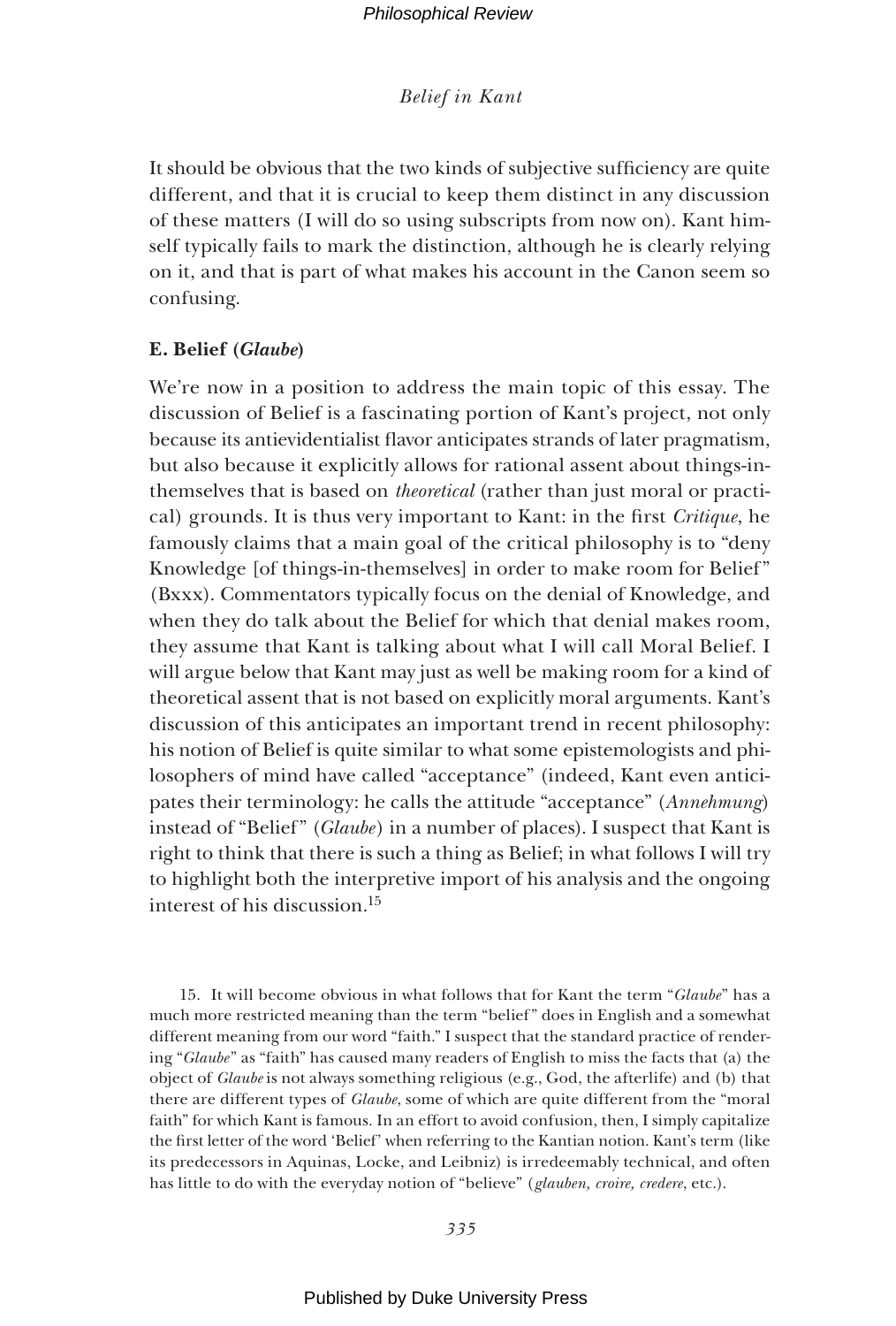Here again are the analyses of objective and subjective sufficiency that emerged above:

- (4) S's assent that *p* is objectively sufficient if and only if  $(\exists g_1)$ such that
	- (i)  $g_1$  is a ground that S has, and
	- (ii)  $g_1$  is a sufficient objective ground for assenting to  $p$ .
- (5) S's assent that *p* is subjectively sufficient, if and only if  $(\exists g_2)$ such that
	- (i)  $g_2$  is a ground that S has,
	- (ii) S's assent is based on  $g_2$ , and
	- (iii) on reflection, S would cite  $g_2$  as the sufficient objective ground for his assent.
- (6) S's assent that  $p$  is subjectively sufficient<sub>2</sub> if and only if it has sufficient nonepistemic merits for S.

Recall that the phrase "sufficient objective grounds" in  $(4)$  and  $(5)$  refers to grounds that provide reliable information (evidence) about the object or state of affairs in question—information such that anyone who has those grounds could rationally base an assent with moderate-to-high confidence on them. "Sufficient nonepistemic merits" in (6) refers to other merits that an assent enjoys by way of responding to certain goals, interests, and needs that the subject has. These merits are "sufficient" to make the proposition worthy of firm assent.

Kant introduces Belief in the Canon by saying that "if assent is only subjectively sufficient and is at the same time held to be objectively insufficient, then it is called **Belief**" (A823/B851; cf. 8:141). A couple of initial clarifications: first, the fact that assent that  $p$  is objectively insufficient for S does not mean that assent that  $not$  is objectively sufficient for S. Rather, the idea is that in the case of Belief, as in the case of Opinion, S doesn't have sufficient objective grounds to hold that  $p$ , and he or she also doesn't have sufficient objective grounds to hold its opposite. Belief, for Kant, is *not* irrational assent (à la Tertullian or Kierkegaard in some moods) to something that we have sufficient grounds to deny.

Second, although Kant claims that Beliefs are "objectively insufficient" here, he does not mean to deny that they are "objective" in the sense of being rationally acceptable for anyone in the subject's position. In this portion of Kant's philosophy, there are at least two senses of "objective" at work. The first characterizes assents that are grounded on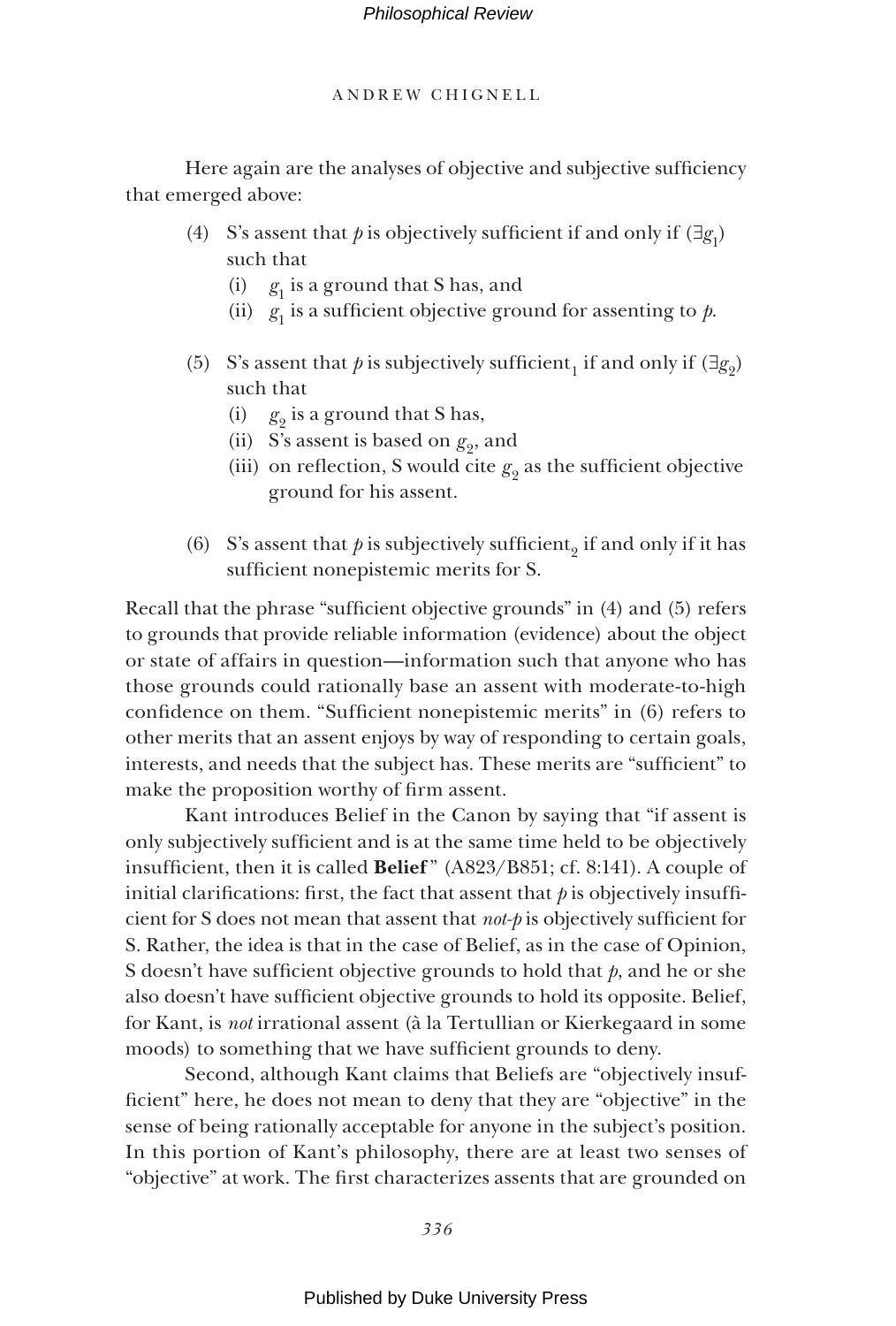experiences and/or other assents that are, in turn, evidentially connected *to the object* or state of affairs in question. This is the sense of "objective" at work in the analysis of objective sufficiency (4) above.

The second sense of "objective" is much broader: it applies to any intersubjectively "communicable" (*mitteilbarem*) assent—that is, any assent that is rationally acceptable for someone in the assenting subject's position. Belief *is* objective in this broader sense since it is such that anyone in the subject's position could base that Belief on the same subjective grounds. When Kant says in the Canon that Belief is objectively insufficient, then, he does not mean to suggest that it is not intersubjectively communicable. He is merely saying that it is not objective in the narrow sense since it is not based on grounds that provide sufficient evidence about an object.

Given that subjective sufficiency $_1$  involves the subject holding that he or she has sufficient objective grounds, the sort of subjective sufficiency that Belief enjoys must be subjective sufficiency $_2$ : articles of Belief have nonepistemic merits that are not related to the possession of sufficient objective grounds. Kant discusses these merits under the headings of the three different types of Belief that they can license: "pragmatic," "doctrinal," and "moral." I will consider them in that order.16

### *E.1. Pragmatic Belief*

Kant says that Belief involves a "practical relation" between an end that the subject has adopted and the assent in question. In order to understand this claim, we first need to grasp Kant's general doctrine according to which, when I set an end for myself, "the conditions for attaining it [become] hypothetically necessary" for me (A823/B851). For example, if I set as my end the possession of the ability to play the bagpipes well, then practicing and taking lessons become hypothetically necessary actions for me. There is thus a "practical relation" between the end I set for myself and my performance of the actions in question.

In some cases, according to Kant, the hypothetically necessary conditions of attaining an end will include not just performing certain

16. In "Kant's Concepts of Justification" I argue that for Kant there is both Belief *simpliciter* and also the more demanding state of "Reflective Belief." The latter has sufficient nonepistemic merits *and* is such that the subject is in a position, on reflection, to cite those merits. Presumably there are nonreflective and reflective versions of each of the three types of Belief discussed below. I'll leave this complication aside here for the sake of simplicity.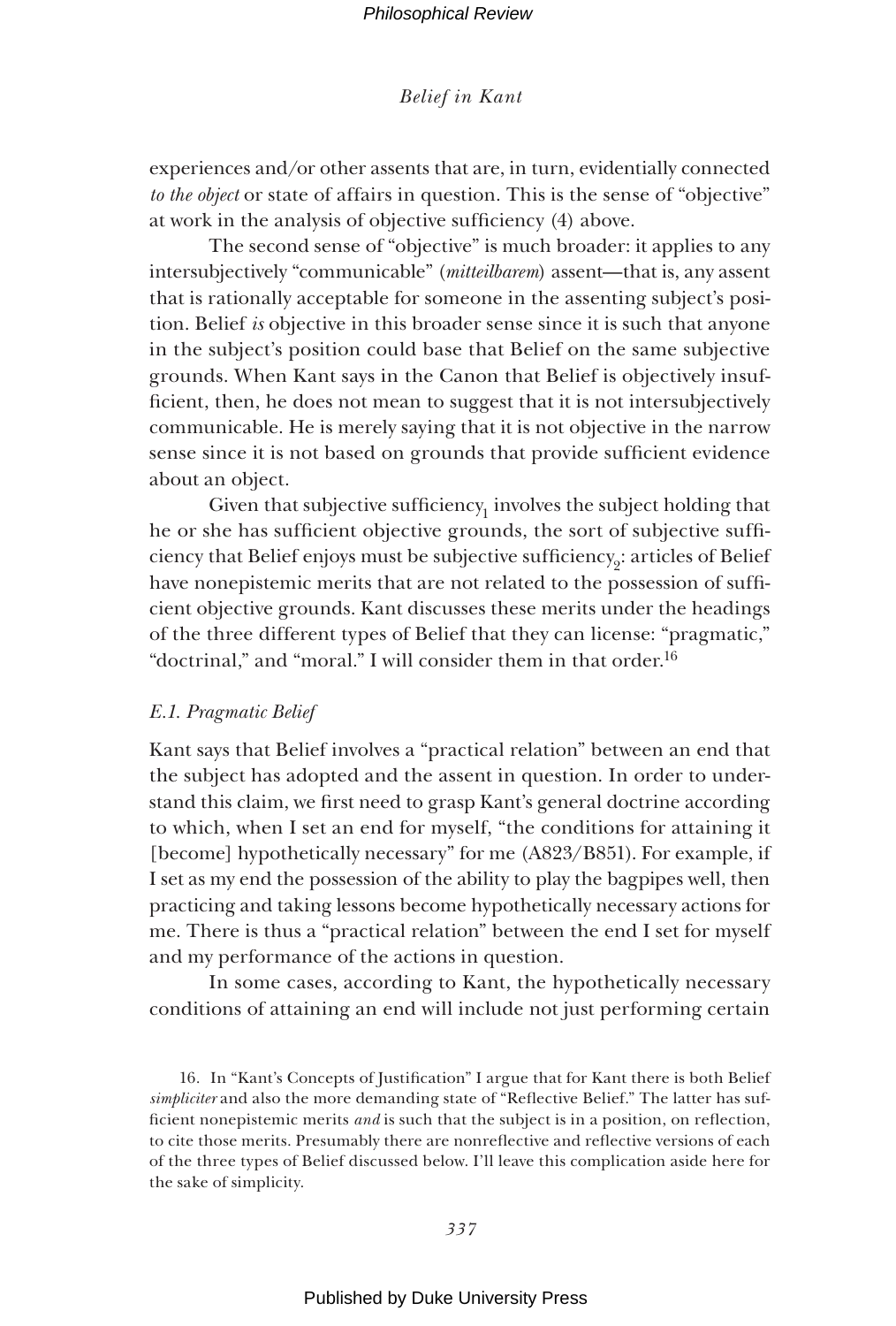# ANDREW CHIGNELL

actions, but also taking certain propositions to be true. In such cases, there will be a "practical relation" between the end I set for myself and my assent to a proposition: the assent will enjoy the nonepistemic merit of allowing me to achieve my end. For example, suppose that I set as an end the very general one of *experiencing pleasure*. An assent will then possess a nonepistemic merit for me if it is in some way connected to my attainment of that end. An assent to the proposition that I have inherited a signed first edition of the *Critique* is (let us suppose) connected to the attainment of this end because holding it causes me to feel—given my other interests and assents—a great deal of pleasure. So it has a nonepistemic merit for me. Of course, Kant does *not* allow most nonepistemic merits to count towards an assent's subjective sufficiency<sub>o</sub>—again, he is not writing a blank check. Certainly if the end in question is one that is ruled out by ethical principles (for example, the end of discovering new ways to torture people), then the merits possessed by an assent that responds to it will not count toward the assent's subjective sufficiency<sub>2</sub>. Likewise, I think, the end of feeling pleasure per se—even an exceedingly noble pleasure like the one just mentioned—cannot make an assent that responds to it subjectively sufficient<sub>9</sub>. As we might have expected, Kant is not a crass utilitarian in his ethics of assent.<sup>17</sup>

Kant cites a number of cases of Pragmatic Belief in which the nonepistemic merits of an assent *are* able to make it subjectively sufficient<sub>o</sub> for a particular subject in a particular situation. In the end the cases he provides do not seem compelling, but I'll discuss them anyway in order to get Kant's own picture in front of us. At the end of the section, I will provide a couple of cases that I take to be more impressive.

17. Kant was accused of sanctioning assent based on mere inclination by Wizenmann in a 1787 article in the *Deutsches Museum*. In the second *Critique*, Kant summarizes Wizenmann's criticism as follows: "he disputes the authorization to conclude from a need to the objective reality of its object and illustrates the point by the example of a *man in love*, who, having fooled himself into an idea of beauty that is merely a chimera of his own brain, would like to conclude that such an object really exists somewhere." Kant responds to the criticism by distinguishing between assent to a proposition on the basis of mere inclinations, and the assent based on needs of *reason*. "I grant that he [i.e., Wizenmann] is perfectly correct in this, in all cases where the need is based upon *inclination*, which cannot necessarily postulate the existence of its object even for the one affected by it, much less can it contain a requirement valid for everyone, and therefore it is a *merely subjective* ground (*Grund*) of the wish. But in the present case [i.e., the moral proof of God's existence] it is a *need of reason* arising from an *objective* determining ground of the will, namely the moral law, which necessarily binds every rational being and therefore justifies him a priori in presupposing in nature the conditions benefiting it and makes the latter inseparable from the complete practical use of reason" (5:144n).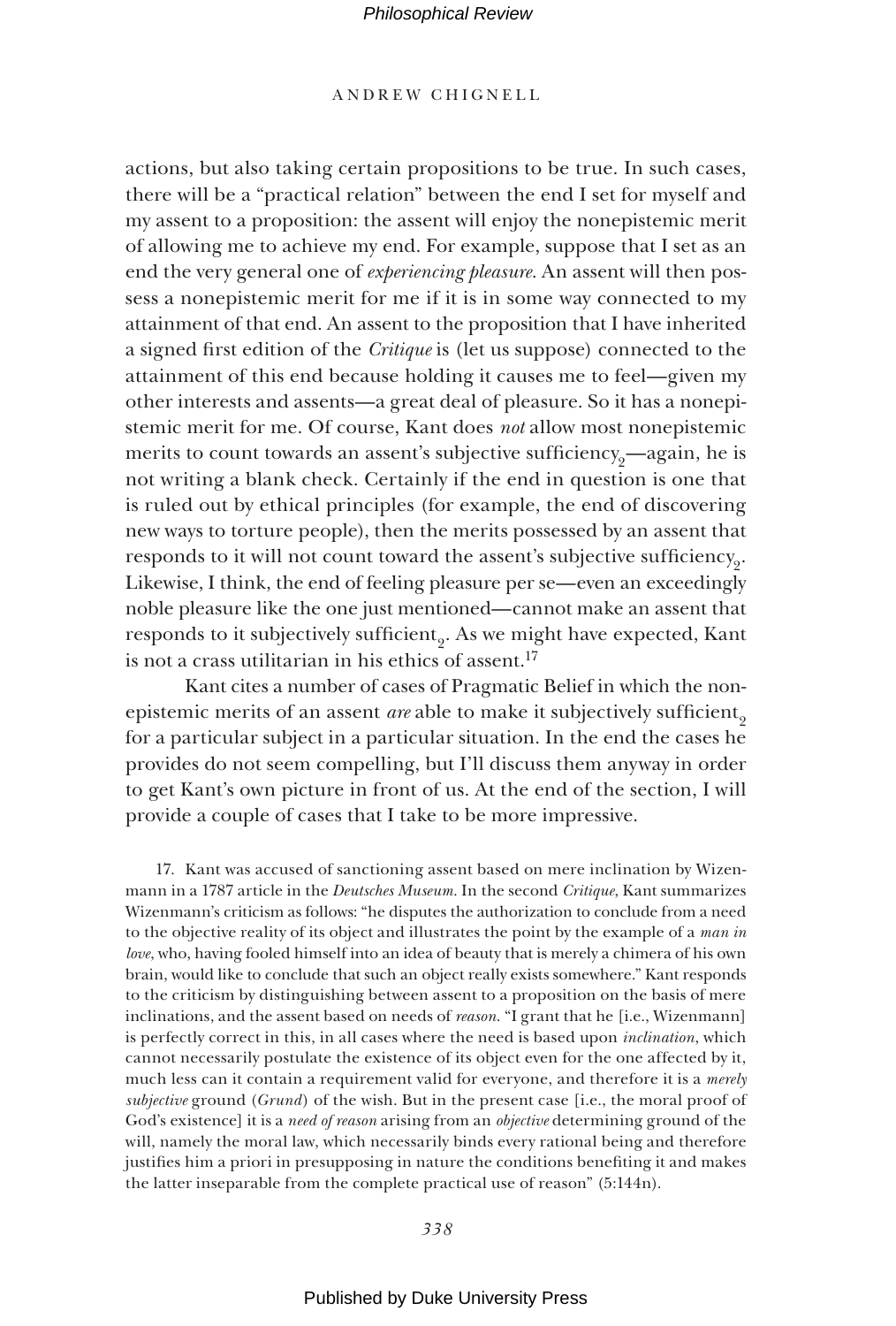# *Belief in Kant*

The first case Kant provides is that of a doctor who sets as his end the curing of a dangerously ill person. Note that this is what Kant calls a "contingent" end for the doctor—it is *not* a "necessary" end that he is required to will simply as a rational agent, but rather one that is appropriate to his circumstances, character, and position (A823/B851). Once he sets this contingent end for himself, however, the hypothetically necessary conditions he must satisfy in order to attain it include making a swift judgment regarding which disease the patient has and decisively prescribing a treatment. Given the predicament, the doctor faces what William James calls a *forced* and *momentous* option—as Kant puts it, "the doctor must do something for a sick person who is in danger." We are also supposed to assume that the doctor "does not know the illness"—he cannot claim to have Knowledge of the patient's malady. As far as his evidence is concerned, he has merely a best estimation of what the disease is. Thus "he looks to the symptoms, and judges, because he does not know of anything better, that it is consumption" (A824/B852).

We might wonder why the doctor's assent here is not a mere Opinion (*Meinung*)—a weak assent for which he knowingly has insufficient objective and subjective grounds. Kant rejects this suggestion because he apparently believes that, from a rational point of view, a *firm* assent about the identity of the disease is required for achieving the end of curing the patient (we can assume that if the wrong diagnosis is made, the patient will die). In other words, the doctor cannot hope to cure the patient unless he proceeds with decisive treatment, and Kant thinks that he cannot rationally proceed with decisive treatment unless he firmly assents to a diagnosis. Thus even in the absence of sufficient objective grounds, the merit of allowing the doctor to attain his end makes it permissible for him to form and act on a confident assent that reflects his best estimation.<sup>18</sup>

In the Jäsche logic lectures, Kant provides another example of Pragmatic Belief:

The businessman, for example, to strike a deal, needs not just to opine that there will be something to be gained thereby, but to believe (*glauben*) it, i.e., to have his [assent] be sufficient for an undertaking into the uncertain. (9:67–68n)

18. Alternatively, Kant might be suggesting that the doctor's actions, together with the presumption that he is rational, imply that he has a firm Belief toward the relevant proposition, or in any case justify the ascription of such an attitude to him. For him to act so decisively in a life-or-death situation without having a firm assent about the disease would involve him in some sort of practical contradiction.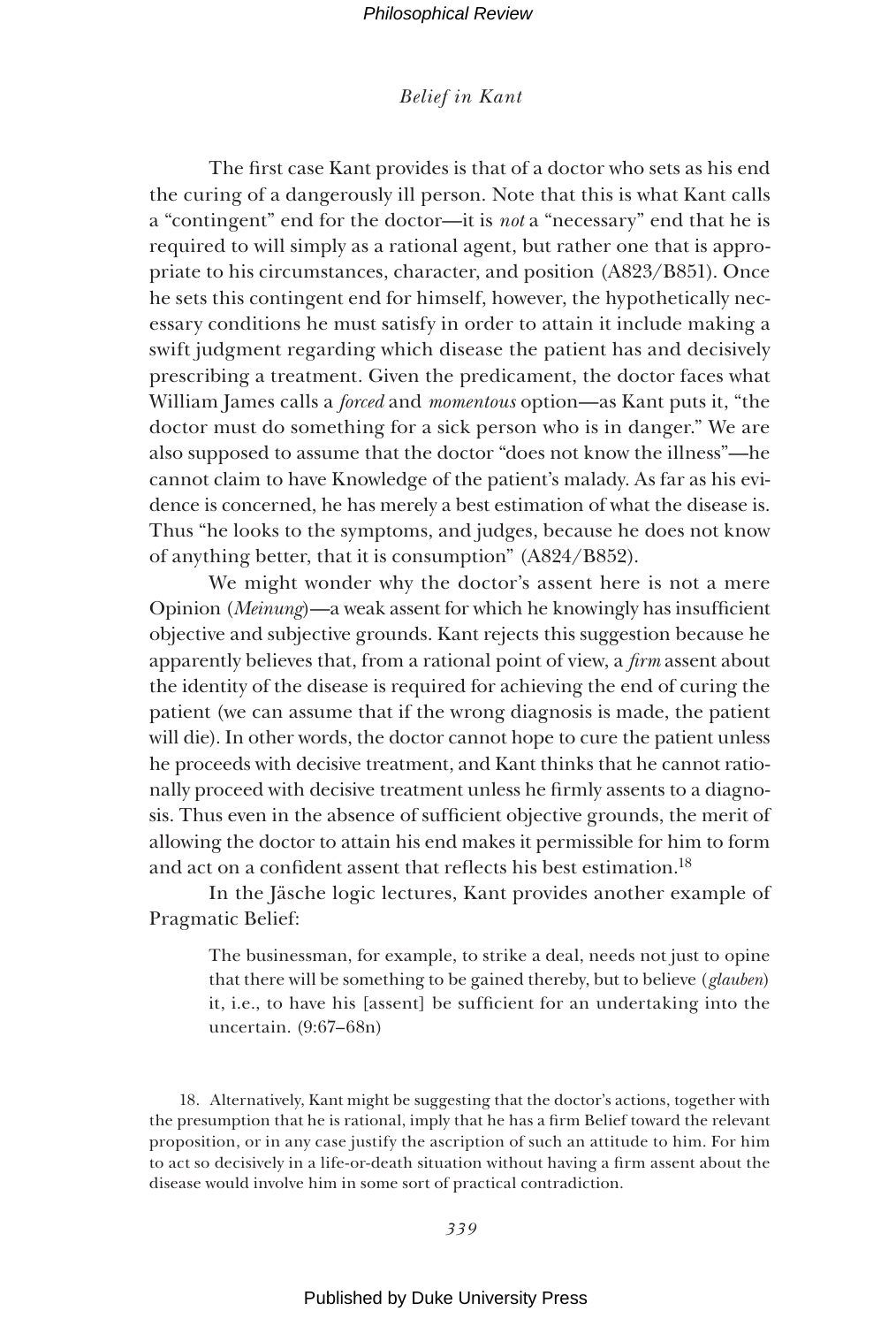### ANDREW CHIGNELL

Here again there is a contingent but contextually appropriate end that the agent sets for himself—namely, the end of deciding whether to go ahead with a business deal. Although the proposition that *the outcome of the deal will be beneficial* is not objectively sufficient for him (he doesn't have sufficient evidence for it), the businessman faces a forced option: he has to make the deal or not make the deal. Furthermore, a wishy-washy Opinion will not be enough to motivate rational action one way or the other: a huge risk—the very survival of his company and all those pension plans, say—is involved. He won't be able to make the deal (and convince the shareholders to ratify it) unless he is firm in his own mind about its benefits for the company. So to achieve his end of acting decisively in the matter, the businessman has to make a firm assent either to the proposition that the deal will work out for him or to the proposition that it won't. His best estimation, given his limited evidence, is that the deal will work out. Thus, on Kant's view, a firm assent that the deal will work out has sufficient nonepistemic merits for him and counts as Pragmatic Belief.<sup>19</sup>

These examples raise a host of questions, but they also provide a clue as to how Kant wants to distinguish Pragmatic Belief from both Persuasion and Opinion. Persuasion, recall, is also supposed to be subjectively sufficient and objectively insufficient. But the subjective sufficiency in Persuasion cases is subjective sufficiency $_1$ : the subject has a ground that he or she reflectively takes to be a sufficient objective ground for assent, even though it isn't. Pragmatic Belief, on the other hand, doesn't involve a mistake: as in the case of Opinion, the subject is aware that he or she lacks a sufficient objective ground for assent. Unlike Opinion, however, Pragmatic Belief bears a "practical relation" to action—a relation that makes firm assent hypothetically necessary. So the kind of subjective sufficiency involved is the second sort. Only if the situation is such that firm assent is rationally required in order to take action, and *only* if taking such action is required to achieve the appropriate end that the subject has set for himself or herself, does the assent in question count as Belief. If there are no pressing circumstances that call for firmness, then the rational thing to do is to hold the proposition as an Opinion, or to withhold assent altogether.<sup>20</sup>

19. A similar case of a "merchant" who has to have a firm assent about how the crops will turn out this year in order to motivate his decision to "husband his supplies" now is found in the "Real Progress" essay at 20:298.

20. Compare this comment in the Jäsche lectures: Belief "is a kind of incomplete assent with consciousness . . . it is distinguished from opining not by its degree but rather by the relation that it has as cognition to action" (9:67n). This is not to say that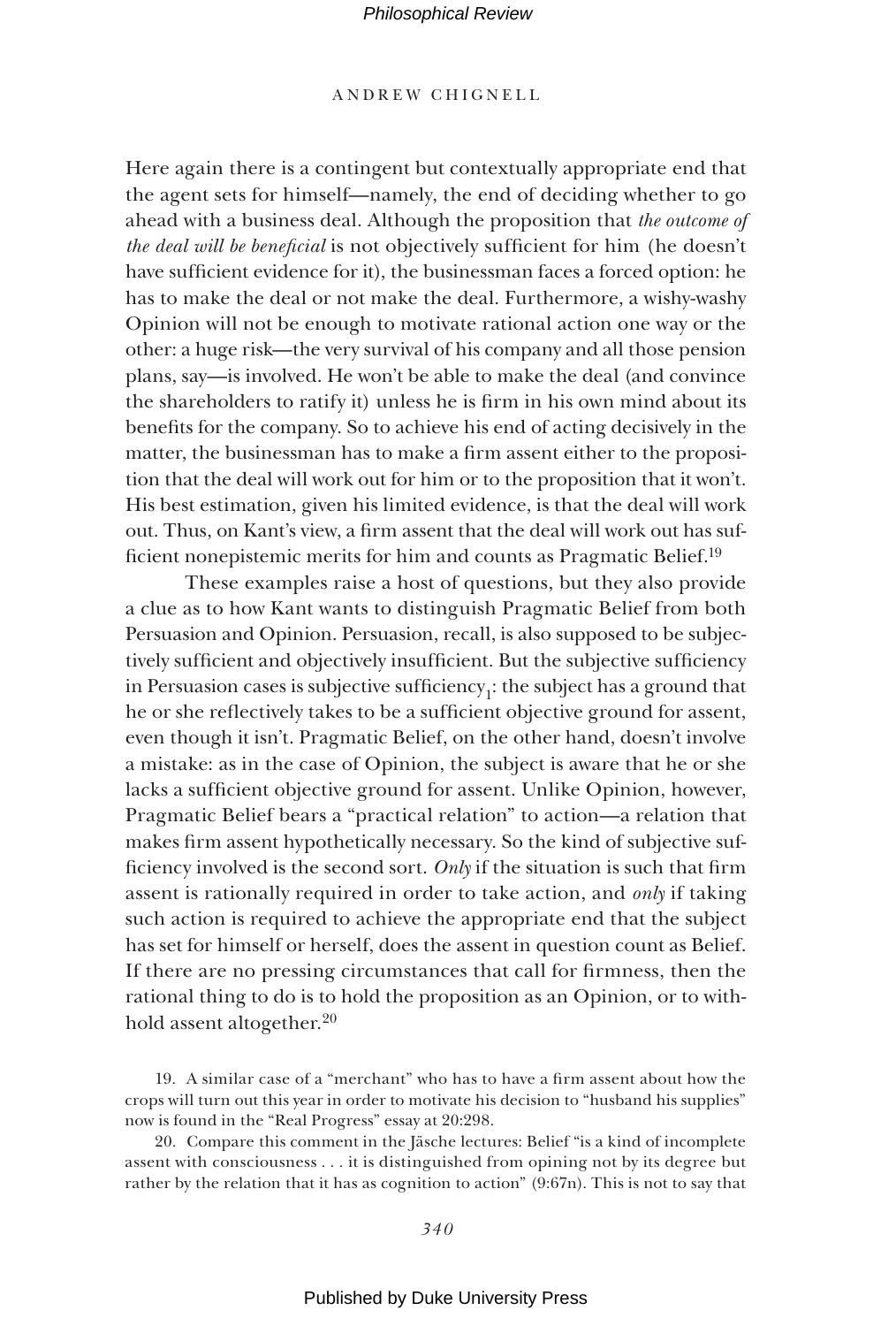# *Belief in Kant*

It is worth considering whether Pragmatic Belief involves "belief " in the contemporary sense. Would the doctor and the businessman really *believe* the propositions in question? I think that we should remain neutral on this question. For, first, Kant doesn't have our contemporary concept of belief, so it's impossible to know what he would say. Second, it is not at all clear that the subjects in these cases really would have to believe those propositions in order to be rational in acting in the way that they do. Perhaps a firm *acceptance* of the proposition that the patient has consumption is required in order to treat him for consumption, and perhaps belief that it is more likely than not that the patient has consumption is also required. But it is not at all clear that full-blown belief *that the patient has consumption* is required. Likewise for the businessman: his decisive action may imply or presuppose something like firm acceptance of the proposition that he will benefit from the deal, but it is not obvious that he actually has to believe this proposition. "Acceptance" in these cases is a more robust attitude than mere assumption-for-the-sake-of-argument: it is a voluntary species of *firm* assent that motivates assertion and action in a certain context, but which is justified by its nonepistemic merits rather than by objective grounds, and so lacks the characteristic phenomenology of belief (the involuntary disposition to "feel" that the proposition is true, for instance). As noted above, the term "acceptance" is often used in the contemporary literature to pick out precisely this sort of attitude, and it is intriguing to find Kant using "acceptance" (*Annehmung*) in this way all the way back in the eighteenth century and explicitly identifying it with Belief.<sup>21</sup>

21. See, for example, 20:297, 305, 309; 5:160; 5:348; 5:460; 5:125–26; *KrV* B592. Kant defines *Annehmung* in the Dohna-Wundlacken lectures as "a contingent approval

the degree or firmness of Belief is an unimportant characteristic. For "the expression of Belief is . . . an expression of modesty from an **objective** point of view, but at the same time of the firmness of confidence in a subjective one" (A827/B855). Admittedly, and rather confusingly, Kant seems to insist on this firmness feature with respect to Theoretical and Moral Belief more than he does with respect to Pragmatic Belief. In fact, he says earlier in the Canon that "Pragmatic Belief has only a degree, which can be large or small according to the difference of the interest that is at stake" (A825/B853). So perhaps in the context of a low-stakes situation (suppose the patient isn't going to die if misdiagnosed), the doctor can form a weak assent and this will be sufficient to motivate rational action. In such a case, however, it is hard to see how the assent is going to differ from Opinion, which is also weak assent on self-consciously insufficient objective grounds and that can, as we've seen, motivate some kinds of experimental or tentative action. I take it that in paradigmatic cases of Pragmatic Belief anyway, it is the subject's awareness of the high-stakes character of the situation, along with his or her awareness that firm assent is required in order to act decisively in such a situation, that makes the assent  $\mathrm{subjectively}$  sufficient $_2$  for him or her and thus Belief rather than mere Opinion.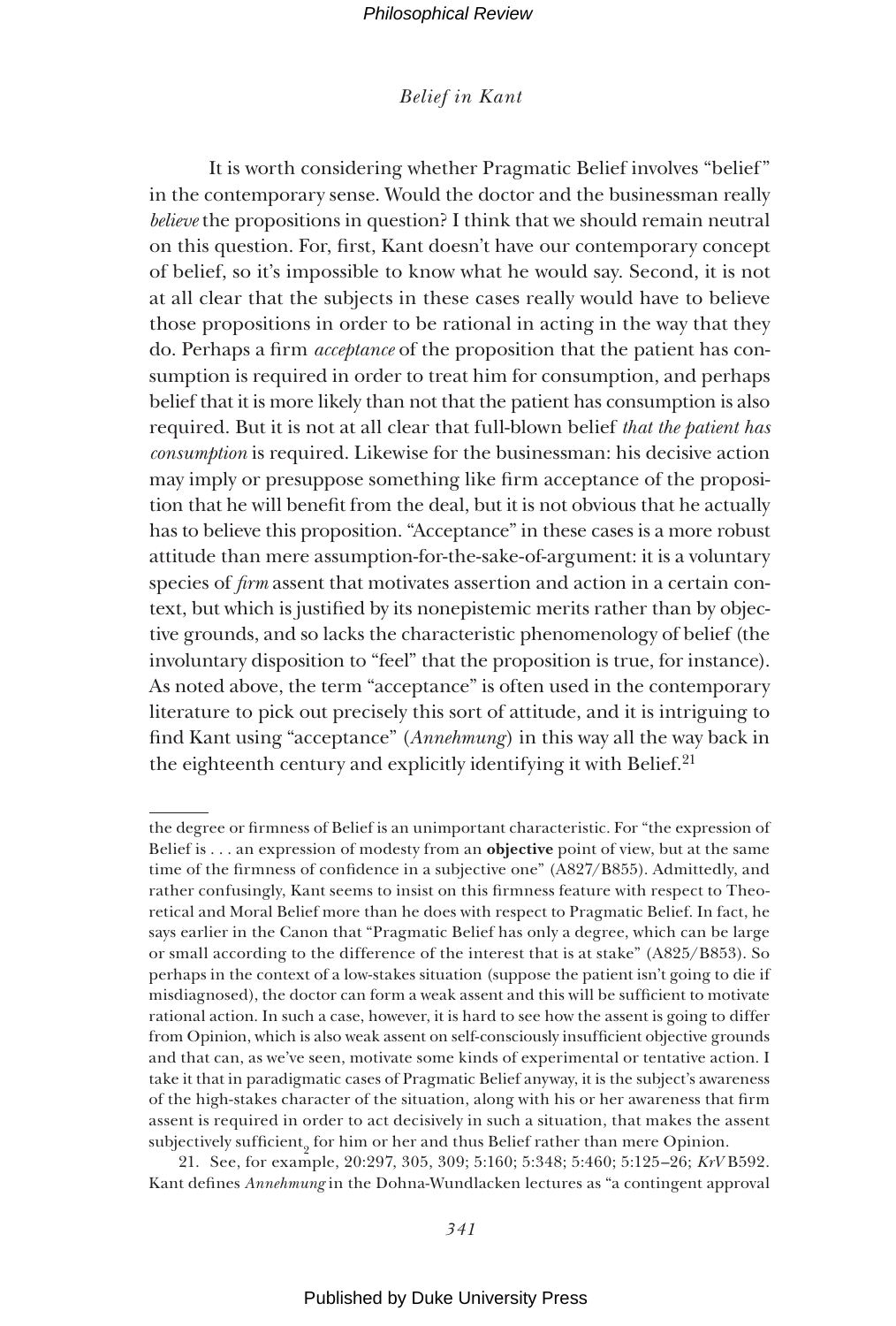# ANDREW CHIGNELL

Remaining neutral on the issue of whether Belief involves belief allows us, second, to sidestep some problems about the connection between belief and the will. Direct doxastic voluntarism (the thesis that belief is directly under the control of the will) has few friends in contemporary philosophy, and as I noted earlier Kant himself explicitly rejects the idea that we can simply choose to assent to propositions that are *contrary* to our evidence (9:73–74). However, he does allow that in cases where we *don't* have sufficient objective grounds one way or the other, we are sometimes able to choose firmly to accept a proposition: presuppose it, act on it, assert it, defend it.<sup>22</sup>

The analysis of Pragmatic Belief can be summarized as follows:

*Pragmatic Belief* **:** S is permitted to form a Pragmatic Belief that *p* if and only if

- (a) S has set a contextually appropriate contingent end *e*,
- (b) a hypothetically necessary condition of S's attaining  $e$  is S's having a firm assent that  $p$  or some relevant alternative to *p*,
- (c) *p* is a logically possible proposition for or against which S does not have sufficient objective grounds, and
- (d) S's available objective grounds, if any, render *p* at least as likely as any relevant alternative to *p* (though not likely enough to count as Conviction).<sup>23</sup>

that has sufficient ground in regard to a certain purpose" (24:735). For contemporary accounts of the distinction between (involuntary) "belief" and (voluntary) "acceptance," see L. Jonathan Cohen, *An Essay on Belief and Acceptance* (Oxford: Clarendon, 1992); Michael Bratman, "Practical Reasoning and Acceptance in a Context," *Mind* 101 (January 1992): 1–15; William Alston, "Belief, Acceptance, and Religious Faith" in *Freedom*  and Rationality, ed. Jeff Jordan (Lanham, MD: Rowman and Littlefield, 1996), 3-27. For related discussion, see Philip Pettit, "Practical Belief and Philosophical Theory," *Australasian Journal of Philosophy* 76 (March 1998): 15–33, and Edna Ullman-Margalit and Avishai Margalit, "Holding True and Holding as True," *Synthese* 92 (1992): 167–87. Not all concepts of acceptance are the same, of course. Robert Stalnaker develops a concept of "acceptance" that is much broader than Kant's: in fact, it seems quite close to Kant's concept of "assent," of which "acceptance" is of course just a species. See chapter 5 of *Inquiry* (Cambridge, MA: Bradford Books, 1984).

<sup>22.</sup> For passages in which Kant explicitly associates Belief with assertion, presupposition, and deliberation, see A826/B854; Jäsche 9:66–69; *Critique of Practical Reason* 5:146; Wien 24:851.

<sup>23.</sup> One might wonder whether S's evidence has to render *p* more probable than the disjunction of *all* the relevant alternatives to *p*. Most of the time, of course, the relevant alternative is just the negation, *not-p*. But in the doctor case, for instance, there is more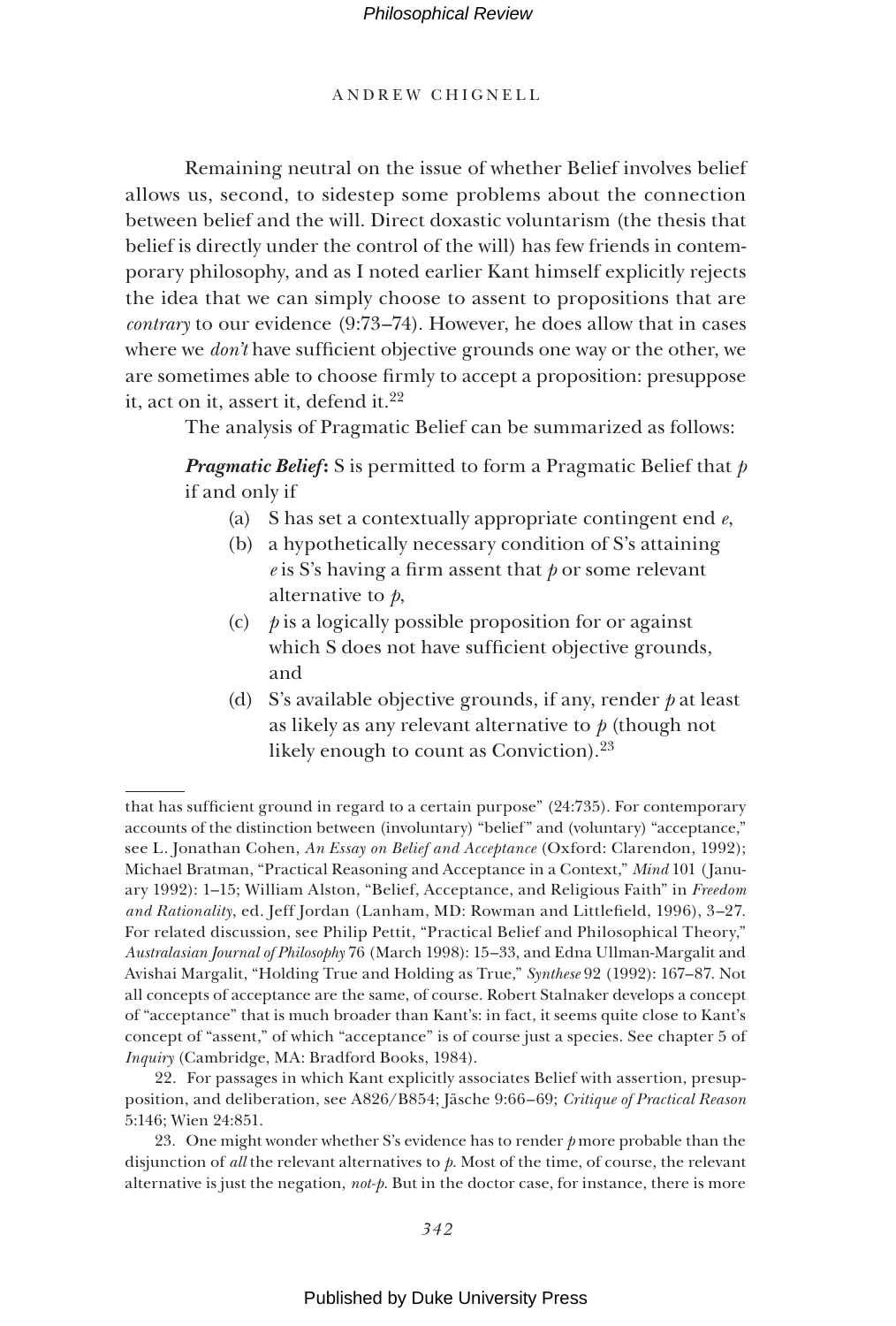# *Belief in Kant*

Now that we have the principle before us, it is worth asking whether Kant is right about this: Is there really such an attitude as Pragmatic Belief? Although I have tried to lay out Kant's examples as sympathetically as possible, in the end we have to be skeptical about them. I do suspect that there is such a thing as acceptance: a firm and typically assertoric<sup>24</sup> propositional attitude that differs from belief in being voluntary, justified by nonepistemic merits, and accompanied by a different phenomenology. But it is not clear to me that in the situations Kant describes, the subjects really do need to accept that  $p$  (and, moreover, to do so firmly). The doctor's actions can be rationally motivated by his Convictions that it is a life-or-death situation, that he has to do something if there is to be any hope of a cure, and that it seems most likely given the symptoms that the disease is consumption. This set of attitudes needn't include any attitude toward *p* itself, where *p* is the proposition that *the patient has consumption*, except perhaps the Conviction that  $\phi$  is logically possible. And something analogous could be said about the businessman. If this is right, then Kant's own examples suggest *malgré lui* that, in certain pragmatic circumstances, a subject can rationally and decisively act as if *p* is true, even if he or she has no positive, assertoric attitude toward *p* itself.25

We need more compelling examples if we're going to follow Kant in thinking that Pragmatic Belief actually obtains. Fortunately, Jamesianstyle cases can help. Consider the mountain climber who finds himself faced with a chasm on the only route home: he has to jump if he is going to survive. It *looks* to him like a jump that he can make, but he's

than one relevant alternative: the disease could be consumption, or it could be emphysema, or it could be bronchitis, and so forth. The probability of the disjunction could be quite high, and thus the condition as I have laid it out here is intended to require only that the evidence for *p* be stronger than the evidence for any other single alternative. It needn't be stronger than the evidence for the disjunction of all the other alternatives. Thanks to Daniel Sutherland for a question that prompted this clarification.

<sup>24.</sup> For Kant, there are three "modes" of judging that *p*: "assertoric" judgment that  $p$ ; "problematic" judgment that  $p$  is possible; and "apodictic" judgment that  $p$  is necessary (A70/B95).

<sup>25.</sup> Or, at least, no *full-blown* positive attitude toward *p* itself. It might be suggested that the Conviction that  $\dot{p}$  is probable to some degree less than 50 percent can still be construed as a *partial* Conviction that *p*. So to have the full-blown Conviction that (*q* ) "It is 40 percent probable that the patient has consumption" is tantamount to having a *partial* Conviction that (*p* ) "The patient has consumption." My own view, undefended here, is that it is better to analyze such cases in terms of full-blown Convictions toward propositions involving objective probabilities less than .5; thus, the object of the doctor's Conviction would be *q* and not *p*. Subjective probability presumably has to be greater than .5 in order for the attitude to count as a full-blown Conviction.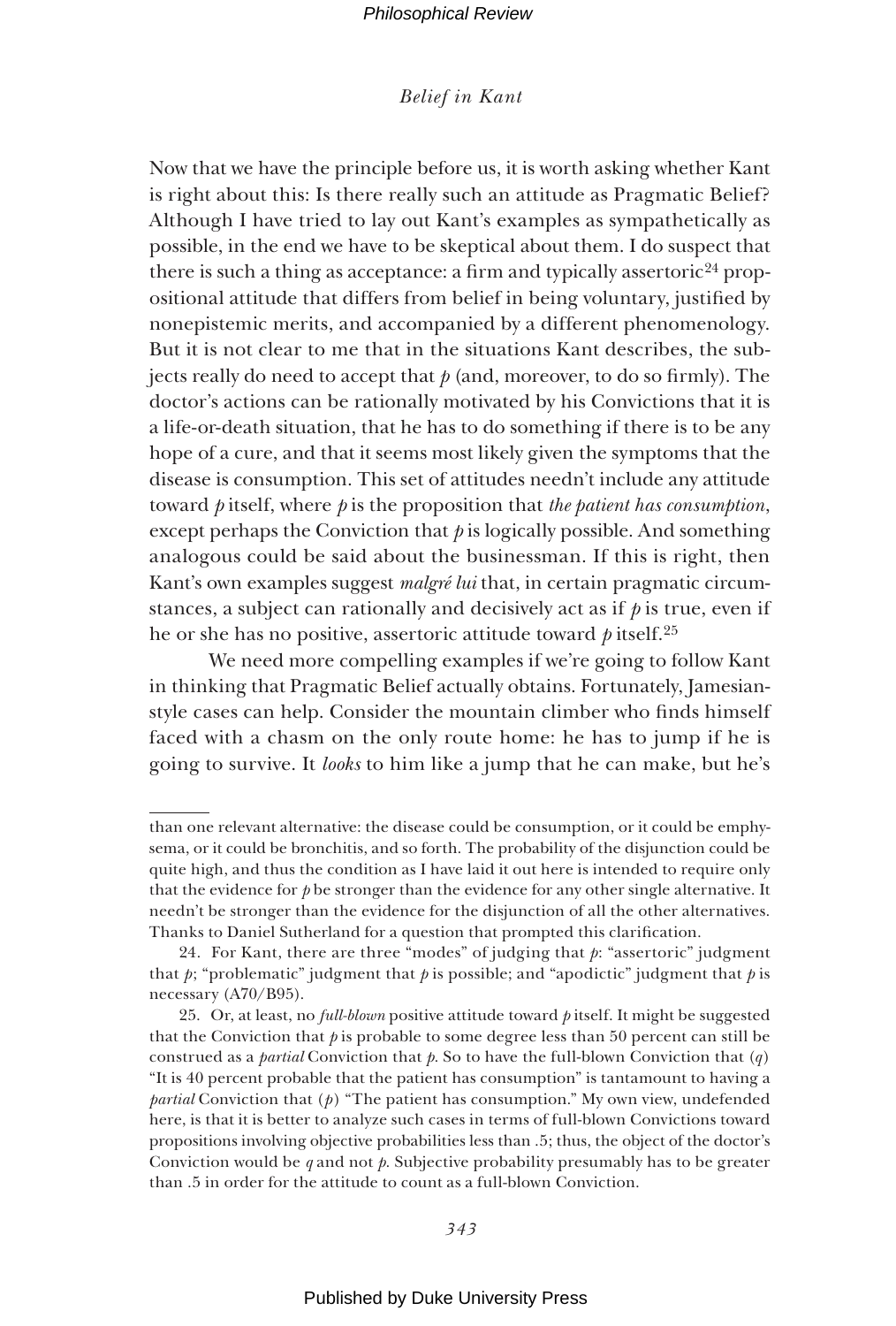# ANDREW CHIGNELL

not confident enough about that judgment to hold it, under normal circumstances, as more than a weak Opinion. Now let's assume that if he is going to make it over the chasm when he jumps, the climber actually has to hold firmly that  $p$ , where  $p$  is the proposition that  $I$  *am going to make it over this chasm when I jump*. He can't get by with assents in the region of  $p$ —he actually has to hold  $p$  itself, and firmly. Let's also suppose that he's aware of that—he's read some psychological literature on it, say, and the literature he's read suggests that this is true. In the example, the conditions for Pragmatic Belief have been met. The climber has set an end that is appropriate for him in his context—that is, surviving the climb and getting home safely. A necessary condition of his achieving this end is his firmly holding that  $p$  and not just acting as if  $p$  is true. And by hypothesis the climber's evidence is such that *p* is more likely for him than *not-p*, but not likely enough to count as Conviction.

There are also cases of Pragmatic Belief in which the proposition that is accepted is not in any way made true by the fact that the subject is accepting it. Suppose you would like to retain a good relationship with your teenage son, and you are aware that this requires believing the best of him whenever possible. You have no conclusive evidence for or against the proposition that he turns your house into an opium den of Edwardian proportions when you are away (he claims that he has recently taken up meditation and that the funny smell when you come home is just incense). Because you know that your relationship will be seriously damaged if you come to think of your son as a hardcore drug user, or even if you suspend assent about the issue, you are (according to Kant) rationally permitted to go ahead and accept that he is not doing drugs, at least until you have much more evidence on the matter.

Such examples significantly improve the case for Pragmatic Belief—the concept appears to be coherent and to have metaphysically possible instances. I suspect that it also has many actual instances, and thus that it merits more discussion in contemporary philosophy than it currently receives, especially by those who work at the intersection of epistemology and ethics. The fact that a spouse firmly Believes that his or her partner is faithful in the face of ambiguous evidence reveals far more about that person's character than does an involuntary belief in response to overwhelming evidence.26

<sup>26.</sup> There is a related discussion in recent literature about the apparent conflict that sometimes arises between norms of friendship and epistemic norms. See Simon Keller, "Friendship and Belief," *Philosophical Papers* 33 (November 2004): 329–51, and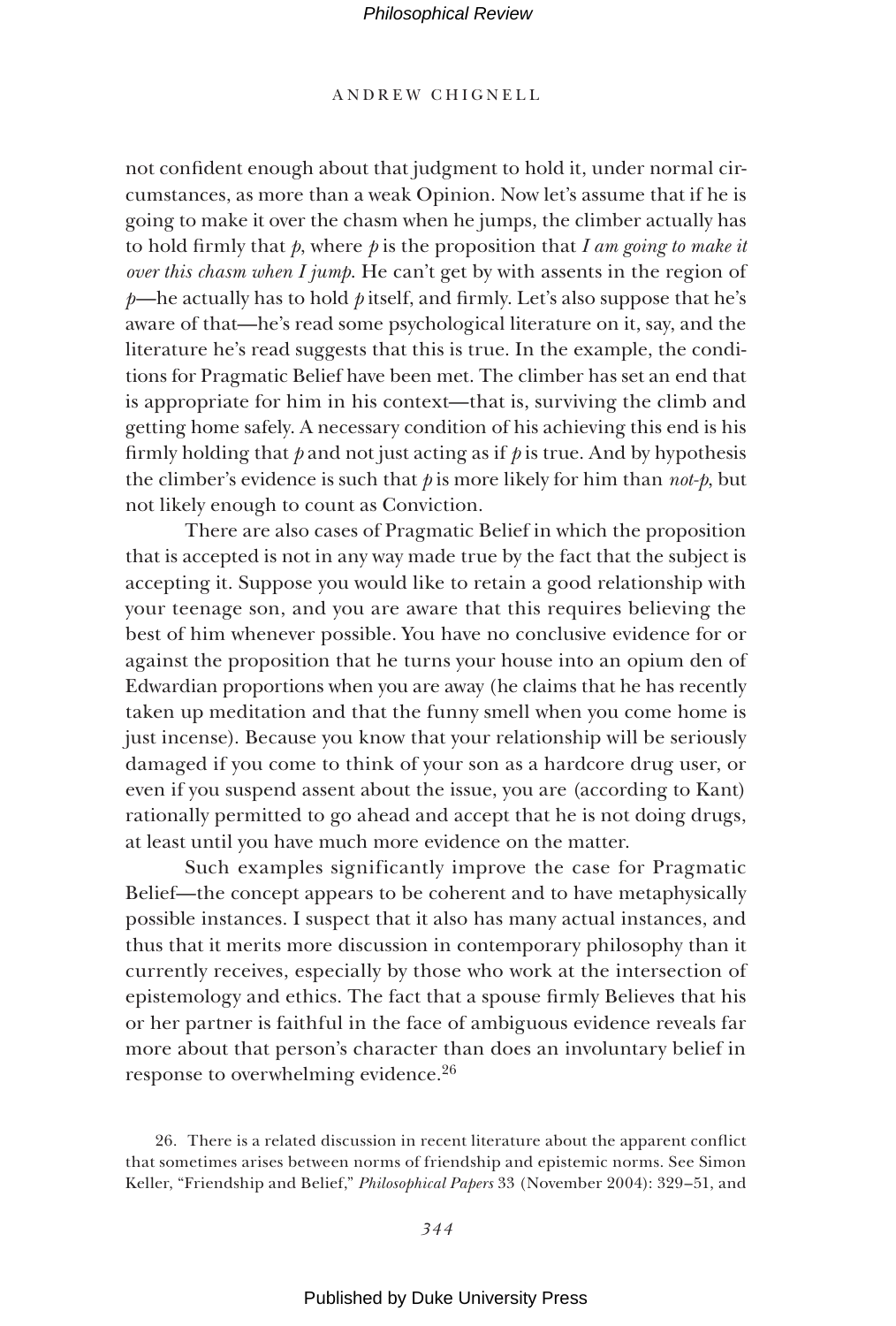# *E.2. Theoretical Belief*

Kant claims in the Canon that there is an "analogue" of Pragmatic Belief that is concerned with "merely theoretical" issues. He calls it "Doctrinal Belief" ("doctrinale Glaube") there and theoretical "acceptance" (at, for example, 5:447) or "practico-dogmatic" assent  $(20:293)$  elsewhere.<sup>27</sup> "Doctrinal" in this context does not exclusively refer to articles of religion: Kant is using the term in the broad sense to mean something like a "teaching" or a "statement." I'll refer to it here as Theoretical Belief so as not to invite confusion. As I hope to show in what follows, this is a very significant and lamentably underdiscussed category of assent in Kant's philosophy.

The first thing to note about Theoretical Belief is that it involves a subject firmly assenting to a proposition for which he or she has insufficient objective grounds. Kant provides the example of the proposition that "there are inhabitants of at least some of the planets that we see" (A825/B853). This is a proposition that could not, certainly in Kant's day, be known on the basis of empirical observation or theorizing. Still, Kant says that if he were in a situation where he *had* to form an assent about the matter, "I might well bet everything that I have on it." Thus the assent would not be "merely an Opinion but a strong Belief" (ibid.).

A crucial difference between Pragmatic Belief and Theoretical Belief is that the former is assent for which the subject *could* in a nearby possible world have sufficient objective grounds and which *could* thereby count as Knowledge, whereas the latter is assent that *could not* in similar circumstances count as Knowledge. If the doctor in Kant's example had just had better medical training, he could have had Knowledge of the sick person's malady. If the businessman had just done more research, he might have been able to know whether the deal would be profitable for him. With respect to the existence of extraterrestrials, however, no one (according to Kant) is "able to undertake anything in relation to the object" (ibid.). This is what he means when he says it is a "*merely*" theoretical question: it is one regarding which we not only do not but also *could* 

Sarah Stroud, "Epistemic Partiality in Friendship," *Ethics* 116 (April 2006): 498–524. Both of these writers suggest that friendship norms sometimes make (what Kant calls) Pragmatic Beliefs regarding our friends rational in some broad sense, even though they are not *epistemically* rational.

<sup>27.</sup> Here I disagree with Stevenson, who says that Doctrinal Belief "does not seem to be a stable conception in [Kant's] thought, and as far as I know does not recur in the Critical philosophy" ("Opinion, Belief or Faith, Knowledge," 95).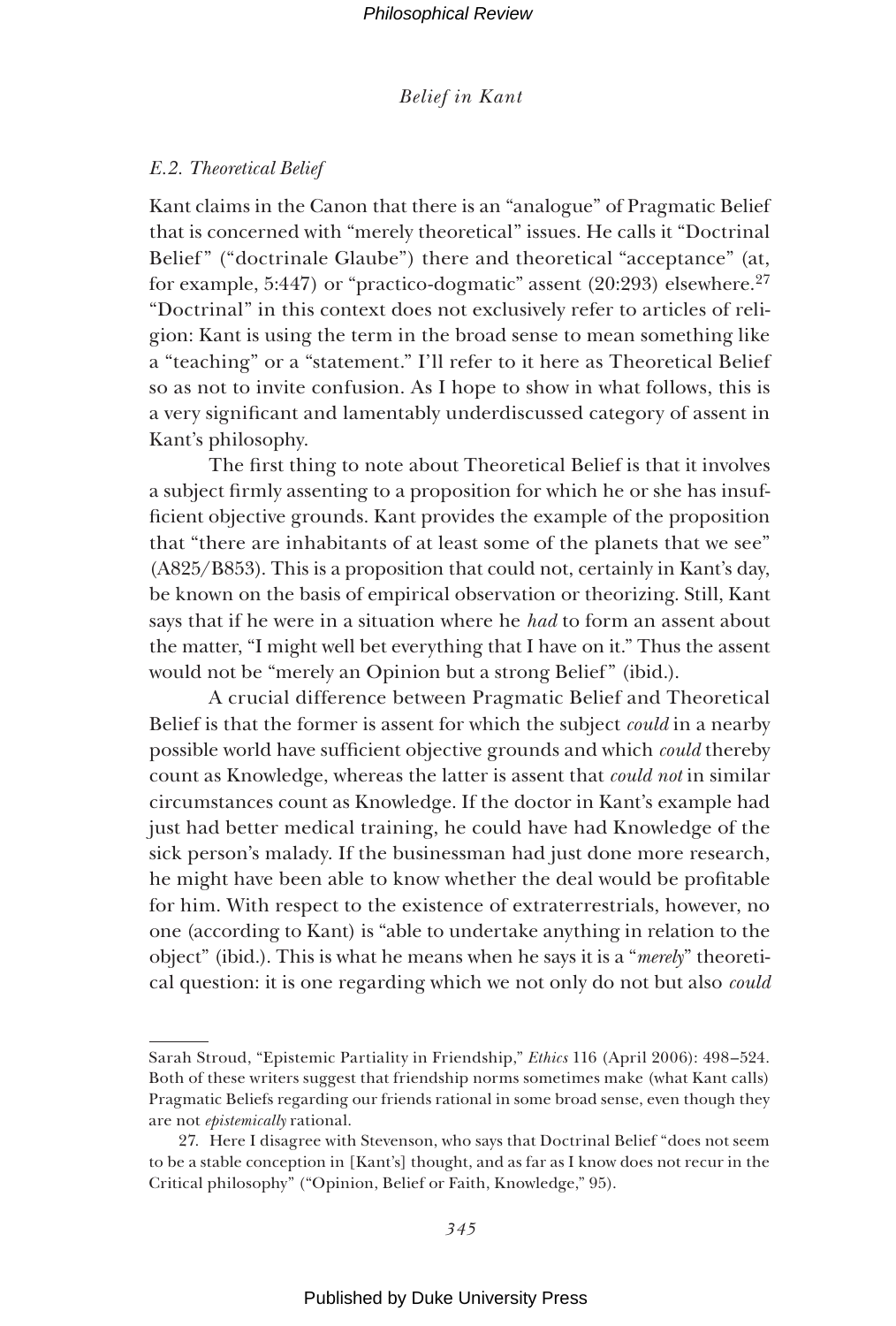# ANDREW CHIGNELL

*not* (given eighteenth-century limitations anyway) have sufficient objective grounds one way or the other.

Normally speaking, of course, a rational person would not take himself to be in a position to hold anything stronger than an Opinion on such an issue. That, presumably, is why Kant introduces the exigencies of the betting scenario. Making a bet one way or the other, Kant asks us to suppose, is the end that the subject has set for himself. More precisely, his end is to bet "many advantages in life" on the truth or falsehood of *p*. The introduction of this end makes it hypothetically necessary to assent *firmly* to either *p* or *not-p*—he is not rationally able in such a high-stakes situation merely to suspend judgment or have a weak Opinion.

I think we have to be skeptical about Kant's claim that it is impossible rationally (or even psychologically) to make a high-stakes bet on an assent that is not firm. If the subject is in a position where he *has* to bet, why couldn't he rationally opt for a best estimation without first generating a firm assent to the proposition that the estimation is true? Fortunately, Kant provides examples of Theoretical Belief that appeal to practical exigencies other than forced betting. Consider the biologist who sets as her contingent end the discovery of new truths about organisms and the systematization of the assents she does have under a small number of organizing principles. In order to achieve this end, Kant says, it is hypothetically necessary for her to assent to the "merely theoretical" proposition that the world was designed in accordance with final ends set by an author of the world (*Welturheber*). Further, her sustained practice of seeking teleology or "purposive unity" in biological systems, to which she commits vast amounts of her time and resources, requires this assent as a *firm* and *stable* presupposition. Further still, her "experience liberally supplies examples of [purposive unity]"—Kant is clearly talking about experience of organisms here—and so the biologist's best estimation of the situation is that the natural world is intelligently authored. This complex state of affairs—the fact that her best estimation in the situation favors intelligent authorship together with the fact that firm assent to the existence of a world-author has the merit of allowing her to achieve her end makes the assent subjectively sufficient $_{2}$  for her. Because the assent is not something about which she could have Knowledge, the assent counts as Theoretical rather than Pragmatic Belief.

In the Canon, Kant plays the biologist and sums up her reasoning as follows: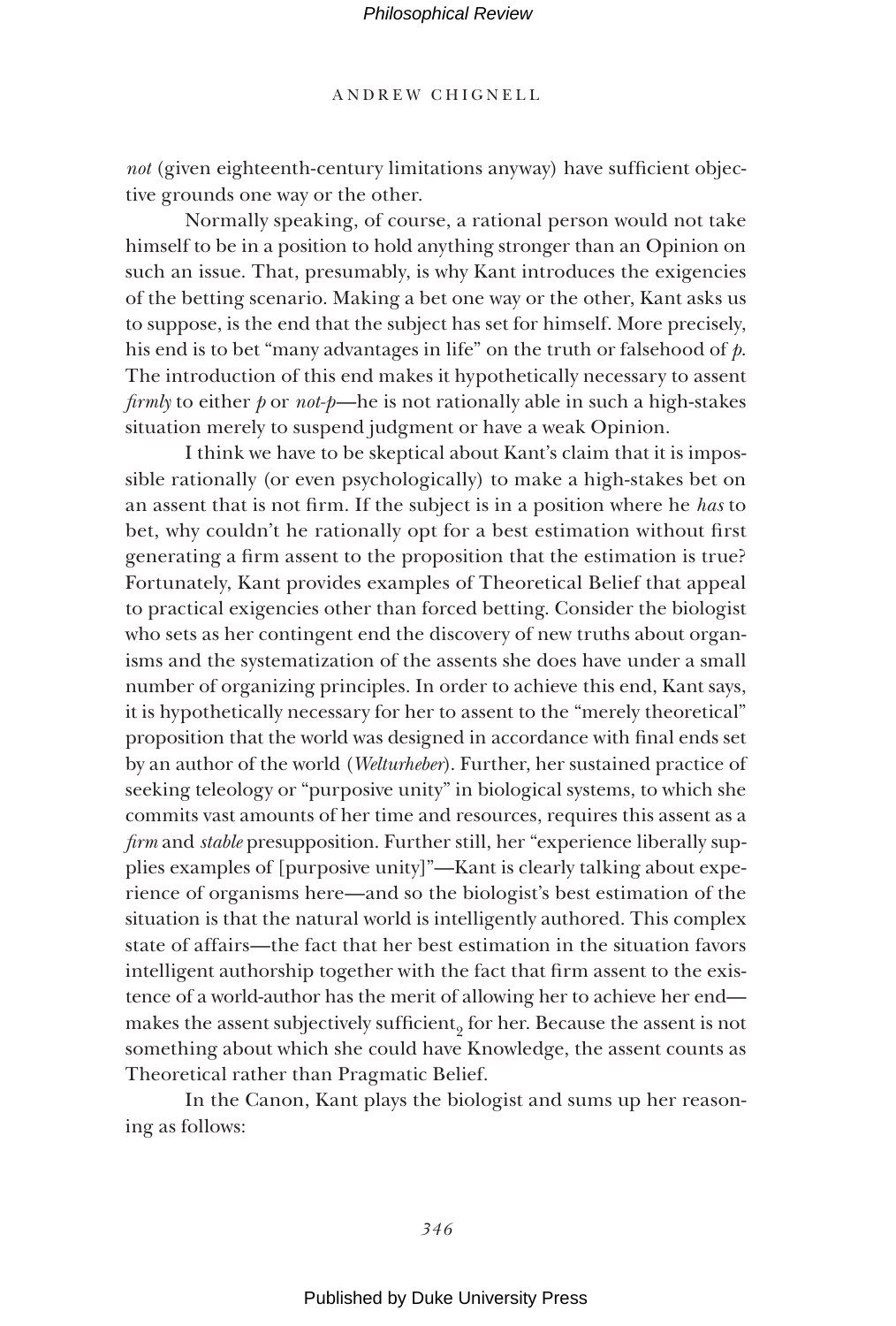# *Belief in Kant*

For although with regard to theoretical Knowledge of the world I have nothing **at my command** that necessarily presupposes this thought [of the existence of an intelligent designer] as the condition of my explanations of the appearances of this world . . . purposive unity is still so important a condition of the application of reason to nature that I cannot pass it by, especially since experience liberally supplies examples of it. But I know no other condition for this unity that could serve me as a clue for the investigation of nature except insofar as I presuppose that a highest intelligence has arranged everything in accordance with the wisest ends. Consequently, the presupposition of a wise author of the world is a condition of an aim which is, to be sure, contingent but not yet inconsiderable, namely that of having a guide for the investigation of nature. (A826/B854, Kant's emphasis)

Kant explicitly says here that the inference to best explanation does not result in theoretical *Knowledge*: it is not based on sufficient objective grounds. Rather, it is a "presupposition" (*Voraussetzung*) that the biologist firmly holds as a hypothetically necessary condition of attaining her chosen end. Lest we be mistaken, however, Kant goes on explicitly to say that the assent in this case is not "merely having an Opinion, but rather even in this theoretical relation it can be said that I firmly believe in God; but in this case this Belief must not strictly be called Practical, but must be called a Doctrinal Belief, which the theology of nature (physicotheology) must everywhere necessarily produce" (A826–27/B854–55; cf. 5:438, 478; 8:138–39).28

Although the *textual* case for Theoretical Belief in a world-author is quite strong in the first *Critique*, it is not perhaps the strongest philosophical example.29 That's because Kant's conception of teleology is infected with a kind of "mentalism" (i.e., the assumption that the very use of teleological concepts implies a commitment to an actual designer), and this can seem archaic in a contemporary context.<sup>30</sup> In the Transcendental Dialectic, as well as in the Pölitz lectures on religion, Kant discusses a different sort of "merely theoretical" assent about a supersensible entity that

28. A full account of Kant's view here would say more about *why* such inferences to best explanation don't comprise sufficient objective grounds and thus don't underwrite Knowledge. I hope to take up this issue elsewhere.

29. Also, Kant may have changed his views on teleology by the time he wrote the third *Critique* such that he is less hospitable to the notion of Theoretical Belief in intelligent design. See section 90, for instance.

30. See Mark Bedau, "Against Mentalism in Teleology," *American Philosophical Quarterly* 27 ( January 1990): 61–70.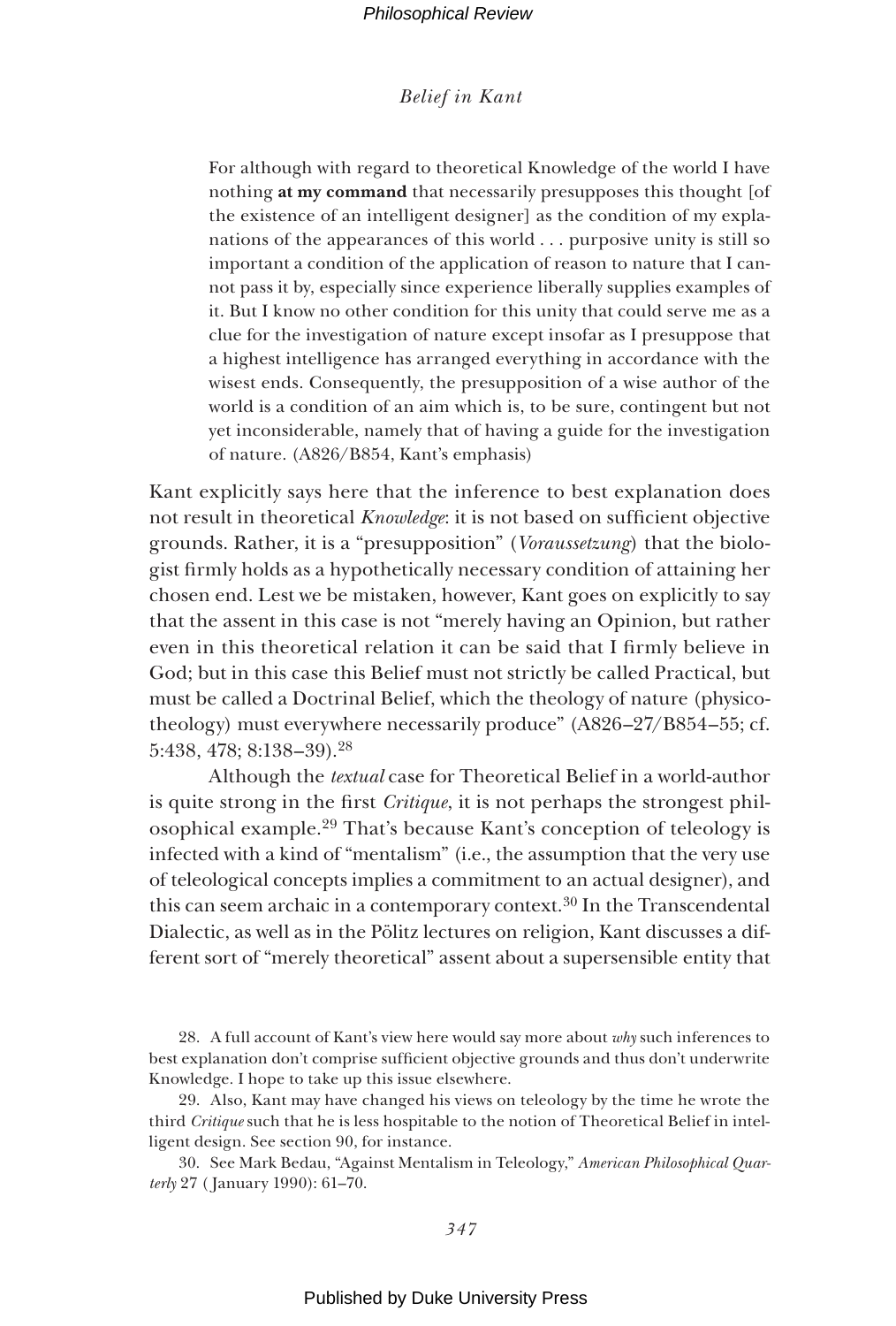### ANDREW CHIGNELL

is taken on board not by the biologist but by the *cosmologist*. It is clear in his discussions of the cosmological argument that Kant thinks it is illegitimate to employ the schematized category of cause-and-effect—which applies only to appearances—in generating a theoretical proof of a selfcausing first cause. But he also claims that the powerful "desire" or "need" that we have, as rational cosmologists, for accounts of the world that are "complete" and "fully systematic"—that is, that don't contain any brute facts—will naturally lead us via something like the Principle of Sufficient Reason to Belief that an ultimate ground (though not a first cause) exists (see, e.g., A613/B641; 5:439ff.).

The central thesis here, in Kantian terminology, is that we can *think* rather than cognize our way beyond the realm of possible experience by using, *not* the schema of cause-and-effect, but rather the unschematized category that Kant calls "ground-consequence."31 In doing so, we must give up claims to cognition (*Erkenntnis*) and cognition-based Knowledge (*Wissen*) since these involve the application of schematized categories to a spatiotemporal manifold. But Kant is clear that we needn't give up all assents in the assertoric mode regarding the object of these thoughts because subjectively sufficient<sub>2</sub> Belief is still a possibility:

Everywhere we see a chain of effects and causes, of ends and means, regularity in coming to be and perishing, and because nothing has entered by itself into the state in which it finds itself, this state always refers further to another thing as its cause, which makes necessary just the same further inquiry, so that in such a way the entire whole would have to sink into the abyss of nothingness (*Abgrunde des Nichts*) if one did not accept (*annehmen*) something subsisting with its origin in itself and independently outside this infinite contingency, which supports it and at the same time, as the cause of its existence, secures its continuation. (A622/B650)

Kant adduces similar considerations in arguing that metaphysicians can have Theoretical Belief in an *ens realissimum*—a being that possesses all "realities" or fundamental positive properties, and thereby

31. "To **cognize** an object, it is required that I be able to prove its possibility (whether by the testimony of experience from its actuality or a priori through reason). But I can **think** (*denken*) whatever I like, as long as I do not contradict myself, i.e., as long as my concept is a possible thought, even if I cannot give any assurance whether or not there is a corresponding object (*Object*) somewhere within the sum total of all possibilities" (Bxxvin). For the principle of ground-consequence, see, for example, A73/B98 and 20:292.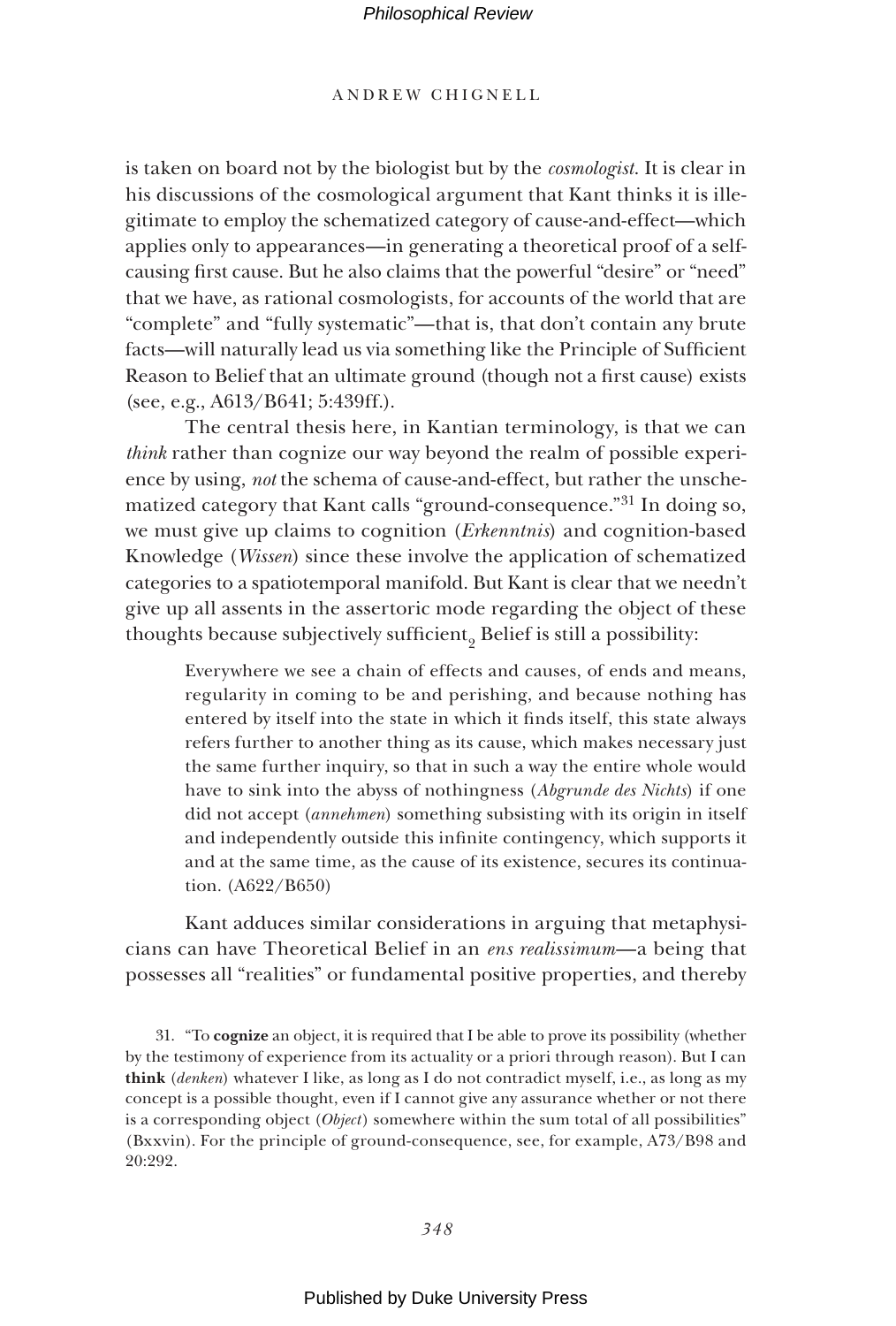grounds all real possibility. This assent, too, is a result of the rational need for completeness or a sufficient reason—the need to avoid the abyss. The argument on its behalf, which Kant first developed as a speculative proof of the *ens realissimum* in 1763,

is unable to establish the objective necessity of an original being; rather it establishes only the subjective necessity of accepting such a being. But this proof can in no way be refuted, because it has its ground in the nature of human reason. For my reason makes it absolutely necessary for me to accept (*annehmen*) a being which is the ground of everything possible, because otherwise I would be unable to cognize (*erkennen*) what in general the possibility of something consists in. (28:1034)

So cosmologists can firmly accept the existence of an ultimate ground, and metaphysicians can firmly accept the existence of a most real being. As long as they don't mistake their subjective grounds for sufficient objective grounds, they won't run afoul of the criticisms of the Dialectic, and thus "a principle that would otherwise be **dialectical** will be transformed into a **doctrinal** principle" (A516/B544).

Note that the conclusions of these arguments are not the same as those of the postulates of Moral Belief for which Kant is renowned. The world-author in which the biologist has Belief, Kant openly admits, could be one of Hume's mediocre deities (in the third *Critique* he says that "physico-theology" could equally well be called physico-"demonology"). Likewise, the ultimate ground of the cosmologist and the *ens realissimum* of the metaphysician are not the God of Kant's own moral theism (they could just as well be Spinoza's *natura naturans*). Moreover, the considerations that Kant adduces on behalf of these arguments are significantly different from those that ground the postulates of Moral Belief in that they all have to do with *theoretical* issues. And Kant is explicit about this: Theoretical Belief involves freely holding an assent on account of its nonepistemic but still in some important sense *theoretical* merits.32 If this is right, then it is an important result: Kant is not opposed to the idea of rational, speculative, assertoric assents regarding things-in-themselves;

32. Here is another passage, this time from the *Reflexionen* on logic, in which Kant explicitly says that theoretical considerations can ground rational Belief: "The principle of the self-preservation of reason is the basis of rational Belief, in which assent has the same degree as Knowledge (*das Fürwahrhalten eben den Grad hat als beym Wissen*), but is of another kind which comes not from the cognition of grounds in the object but rather from the true needs of the subject in respect to *theoretical* as well as practical applications" (16:371–72; my emphasis).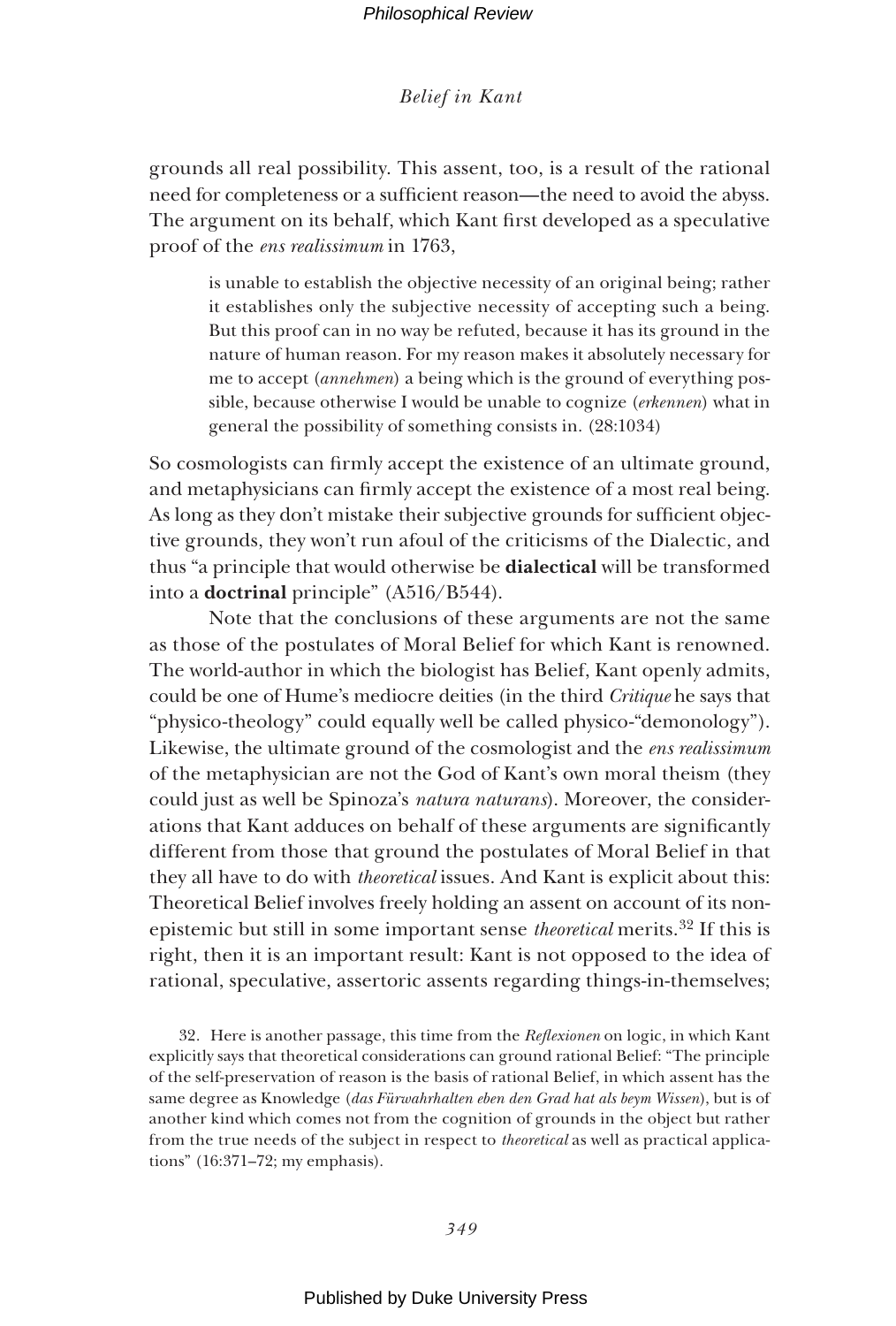# ANDREW CHIGNELL

he's just claiming that they don't count as Knowledge. This amounts to a significant revision of the standard interpretation regarding the abilities and reach of theoretical reasoning. I'll return to this point in section F.

Note also that the inclusion of Theoretical Belief in Kant's system clearly shows that the Principle of Sufficient Reason (PSR) doesn't go away in the critical philosophy, although Kant certainly appears to denigrate it in places (for instance, at A783/B811). Rather, the PSR bifurcates into the Causal Principle of the Second Analogy, which governs appearances, and a principle representing the interests or needs that reason has with respect to theoretical explanation—the need to avoid explanatory bruteness or absurdity, for example. These are needs that can't always be met by Knowledge, but they can often be met by inferences to best explanation resulting in Theoretical Belief.<sup>33</sup> This explains how Kant can be so friendly to the PSR in his logic lectures from the 1790s, long after the publication of the first *Critique* (9:51–53). It also suggests that Kant does not *materially* abandon rationalist metaphysics in the critical period: he simply thinks that the *form* or status of its results must be reconceived. The analysis that we can generate from our inquiries in this section is this:

**Theoretical Belief:** S is permitted to form a Theoretical Belief that *p* if and only if

- (a) S has set a contextually appropriate contingent end *e*,
- (b) a hypothetically necessary condition of S's attaining  $e$  is S's having a firm assent that  $p$  or some relevant alternative to *p*,
- (c)  $\phi$  is a logically possible, "merely theoretical" proposition for or against which S does not have sufficient objective grounds,
- (d) S's available objective grounds, if any, render *p* at least as likely as any relevant alternative to *p* (though not likely enough to count as Conviction).

The foregoing is my attempt at a fair representation of Kant's explicit views about Theoretical Belief; what follows in the next few paragraphs will be more conjectural. There are two very important assents that strike me as plausible candidates for Theoretical Belief, though I am not sure that Kant wanted to regard them in that way. The first is assent to

<sup>33.</sup> Again, the question of *why* they can't count as Knowledge is at the very heart of Kant's critique of rationalism and its claims to synthetic a priori Knowledge disconnected from all possible experience. I have to set this question aside here.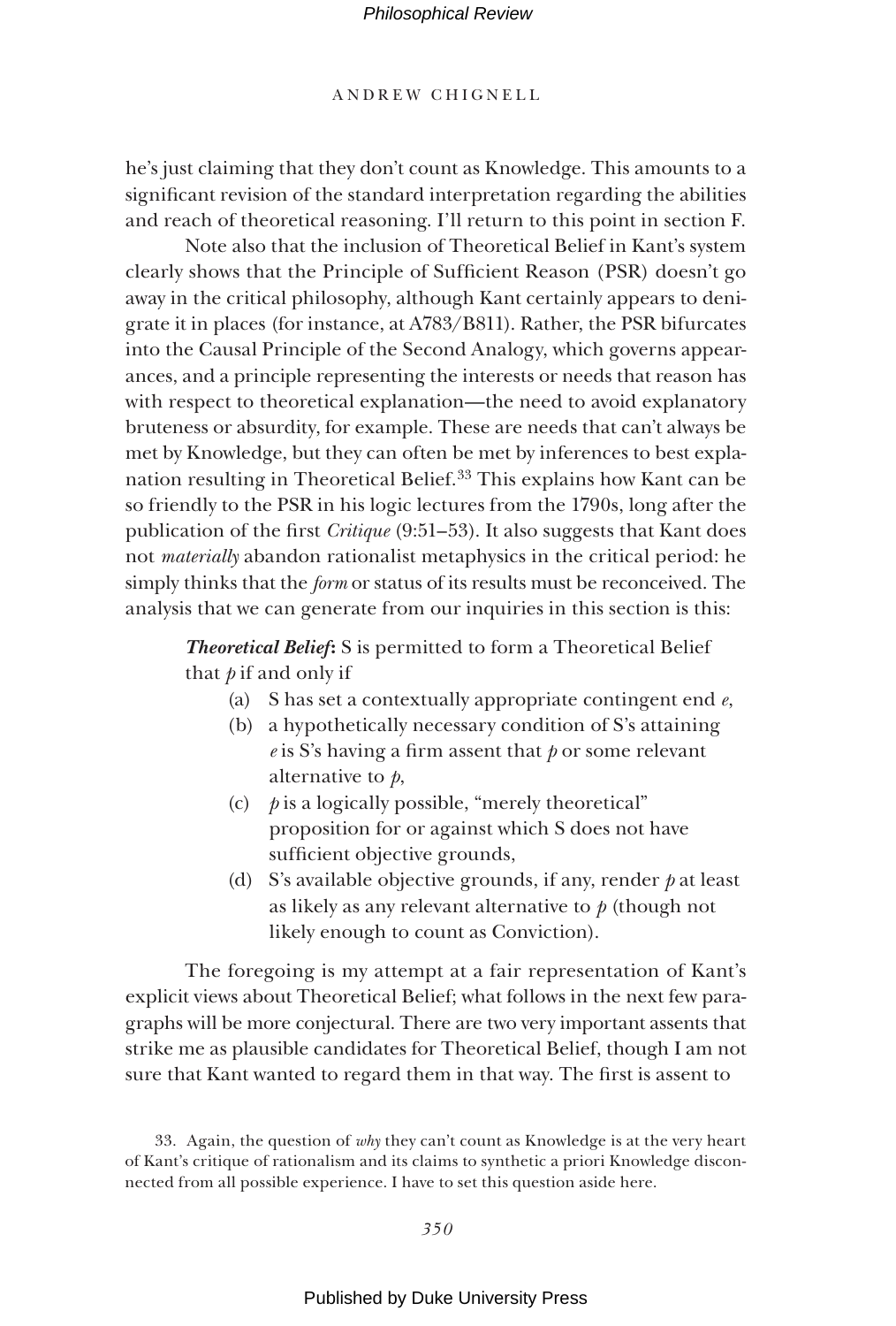# **(Grounding**) *There are things-in-themselves that ground appearances*.

Kant says in the B-Preface that in theorizing about appearances "we at least must be able to think (*denken*) them as things-in-themselves, for otherwise there would follow the absurd proposition that there is an appearance without anything that appears" (Bxxvi–xxvii). The idea seems to be that by theorizing about "appearances" we implicitly presuppose the existence of things that ground the appearances (by causing them in some way, perhaps, or by being identical to them). But Kant often suggests that we can't have cognition or Knowledge of things-in-themselves. These are controversial claims, but suppose we grant them for the time being. Then assent to Grounding will have satisfied condition (a) of the Theoretical Belief principle above, since it is clearly appropriate for us to theorize about appearances, and also conditions (c) and (d), since the objective grounds are not sufficient one way or another, and if there is any evidence at all in the case it seems to point to the truth of Grounding. What about condition (b)? If we agree with Kant that one of our fundamental goals as rational inquirers is to cognize appearances, and if we also agree that we cannot pursue that goal without also firmly presupposing that there is some thing-in-itself that grounds those appearances, then the conclusion is near that Grounding is an article of Theoretical Belief for us. If this is right, then it offers a new response to F. H. Jacobi's famous objection that Kant contradicts himself when he both claims that we can't know anything about things-in-themselves and yet clearly assumes that things-in-themselves both exist and ground appearances.<sup>34</sup> If the latter assumption counts as Belief rather than Knowledge, the contradiction disappears.

Second: Kant thinks that there are various regulative principles or "maxims" that guide research and theory building, especially in the empirical sciences, but he is not at all clear about the status that these maxims have. It seems to me that some of them, anyway, fit the profile of Theoretical Belief. For example, our strong interest in being able rationally to prefer theories (historical or scientific) that are the simplest ones that account for all of the data demands, as a sort of presupposition, that we firmly assent to this ceteris paribus principle:

**(Simplicity)** *The world is organized in a parsimonious fashion*.

34. Friedrich Heinrich Jacobi, *David Hume über den Glauben, oder Idealismus und Realismus*. *Ein Gespräch* (Breslau, 1787).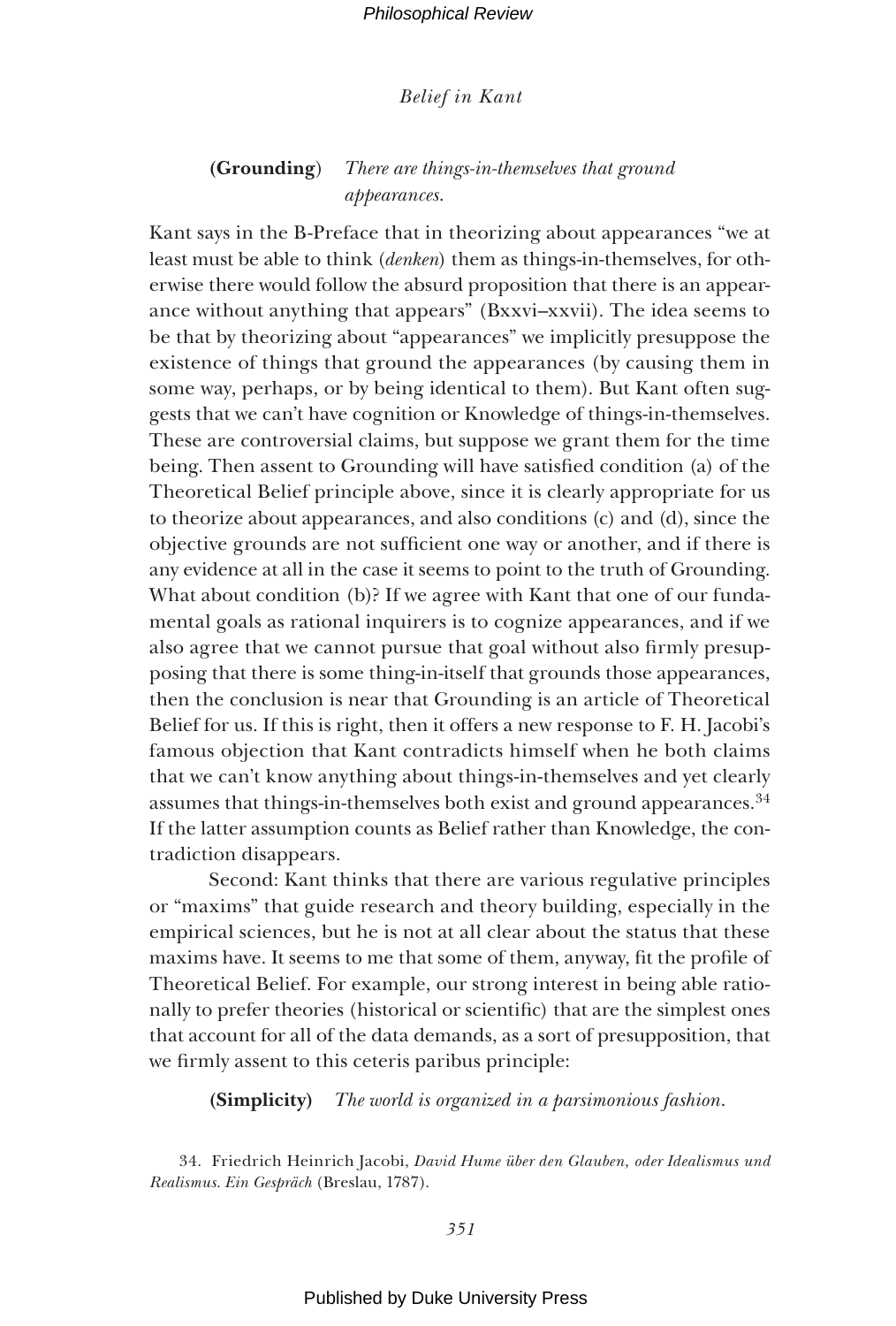# ANDREW CHIGNELL

Assent to Simplicity is something for which scientists and historians do not (initially at least) have sufficient objective grounds (i.e., arguments, evidence). But making the assent, and making it firmly, is a necessary condition of attaining their rational goals, and thus it has a powerful nonepistemic merit for them. In one place, Kant goes so far as to say that in the context of theory building, "the parsimony of principles becomes not merely an economic principle of reason, but rather an inner law of nature (*die Ersparung der Prinzipien nicht bloss ein ökonomischer Grundsatz der Vernunft, sondern inneres Gesetz der Natur wird*") (A650/B678; see also A652–54/B680–82). More generally, Kant claims that there is no rational basis for the universal application of "economic" or methodological (Kant sometimes calls them "logical") principles that assume the parsimoniousness of nature, unless we implicitly presuppose the truth of a "transcendental principle" like Simplicity:

In fact it cannot even be seen how there could be a logical principle of rational unity among rules unless a transcendental principle is presupposed (*vorausgesetzt*), through which such a systematic unity, as pertaining to the object itself, is assumed a priori as necessary. (A651/B679)

These are provocative passages. One commentator takes them to mean that our assent to principles like Simplicity, if true, amounts to "transcendent a priori Knowledge" that goes beyond anything that is deduced in the Analytic.<sup>35</sup> I find this interpretive strategy unattractive for at least two reasons. First, principles like Simplicity refer to the object of a transcendental idea—the idea of nature as a totality or "worldwhole." Given that Kant's entire critical project is aimed at denying positive, determinate Knowledge of the objects of transcendental ideas, it seems unlikely that Kant now wants to say we have transcendent a priori Knowledge about the world-whole. Second, Simplicity is conceptually prior to induction—we typically cannot rationally induce until we presuppose Simplicity—and so it would seem that the principle itself cannot rely for its own justification on the success of induction. But a report of that success appears to be the only candidate we have for a sufficient objective ground for Simplicity, and in the absence of such a ground the principle can't count as Knowledge. For these reasons, I think Kant should be read as suggesting that we take Simplicity and certain other

<sup>35.</sup> Thomas Wartenberg, "Reason and the Practice of Science," *Cambridge Companion to Kant*, ed. Paul Guyer (New York: Cambridge University Press, 1992), 228–48. See especially 237, 245.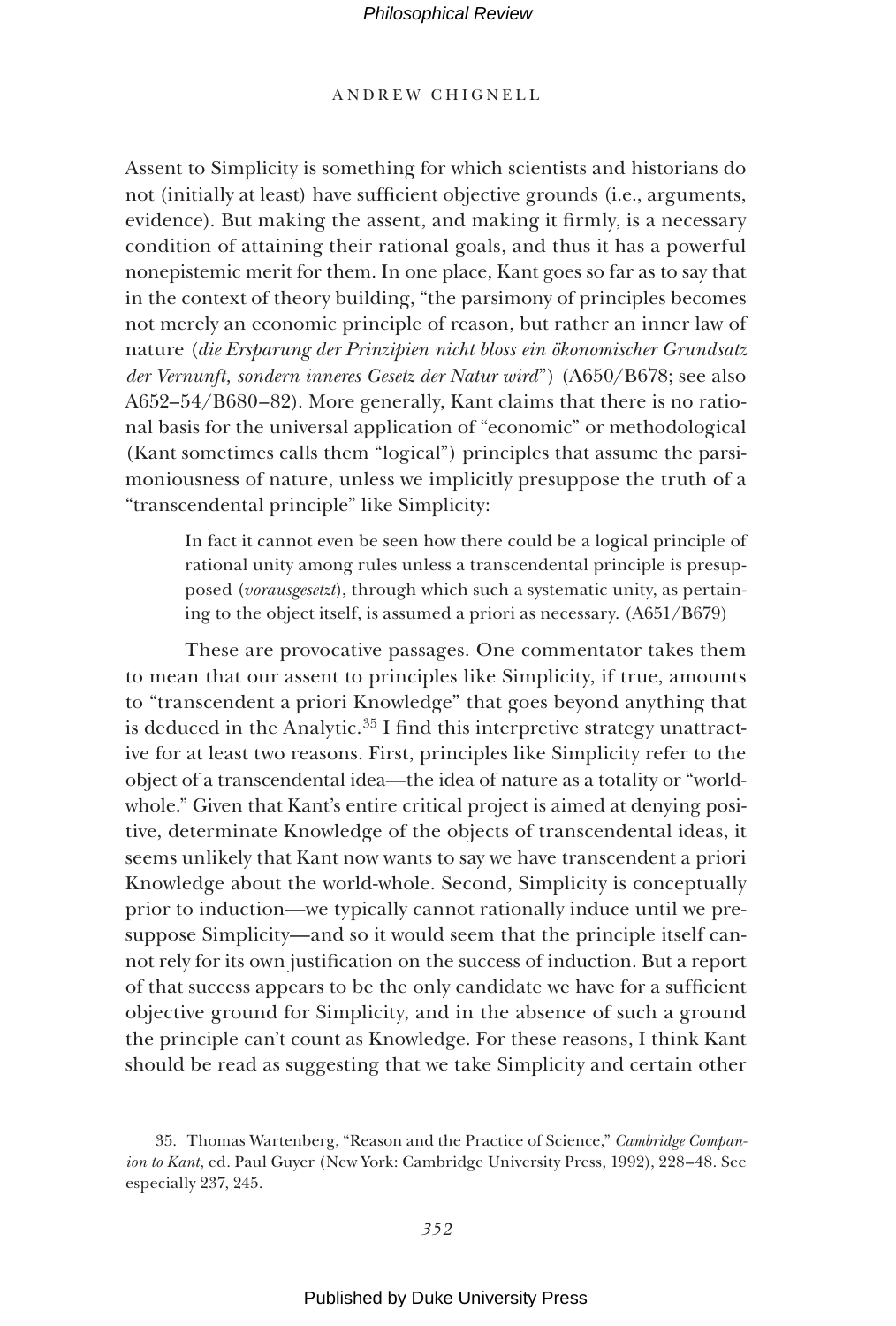"regulative" principles on board as Theoretical Beliefs, rather than as theoretical hypotheses that aspire to confirmation or as Convictions that have sufficient objective grounds. They are subjectively sufficient, but not objectively sufficient; they give direction to our inquiry and motivate the search for unified, systematic, simple theories, without themselves amounting to Knowledge.36

These remarks about Grounding and Simplicity are mere suggestions; a separate essay would be required fully to defend the claim that they are best construed as Theoretical Beliefs. Let me conclude this section by reemphasizing that, even in the canonical cases, the subjective sufficiency<sub>9</sub> of both Pragmatic and Theoretical Belief is relative to agents and contexts. The doctor's background Knowledge is limited in important respects and yet he finds himself in a situation that requires swift and decisive action. Had he been better educated in medical school, he would have had Knowledge of what to do. But as it stands, the best he can do is form a Pragmatic Belief *in that context* and act decisively on it. For the bystanders who have no medical training at all, those subjective grounds don't exist: they do not need to form a firm Belief on the issue since they have not set as an end the swift treatment of the patient's illness. The rational thing for them to do is to withhold assent altogether or, at most, to form a mere Opinion. On the other hand, if there is an expert on respiratory diseases nearby, he or she will not have to settle for either Opinion or Belief on the issue: the expert will have the resources to acquire Knowledge that the disease is consumption. And if he or she is there to make the prescription, then the context will have changed such that the original doctor is no longer permitted to hold more than an Opinion on the issue (even though, let's assume, his evidence about the disease is the same as in the original case).

Analogously, Kant thinks that the biologist can firmly hold, *in the context of her scientific research*, that an author of the world exists, given that this Theoretical Belief is a hypothetically necessary condition of the rational application of teleological concepts to nature. Evolutionary theory, of course, may provide an alternate and equally satisfying way of accounting for the apparent purposiveness we encounter in nature. But from Kant's

36. I am thus suggesting here that many of the so-called "regulative principles" (especially the ones that Kant sometimes calls "maxims of pure reason") are best interpreted as assertoric Theoretical Beliefs. I don't mean to suggest that *everything* that Kant calls a regulative principle is best interpreted in that way, however. For some of them are explicitly said to be in the *problematic* rather than the *assertoric* mode, whereas Belief is always assertoric.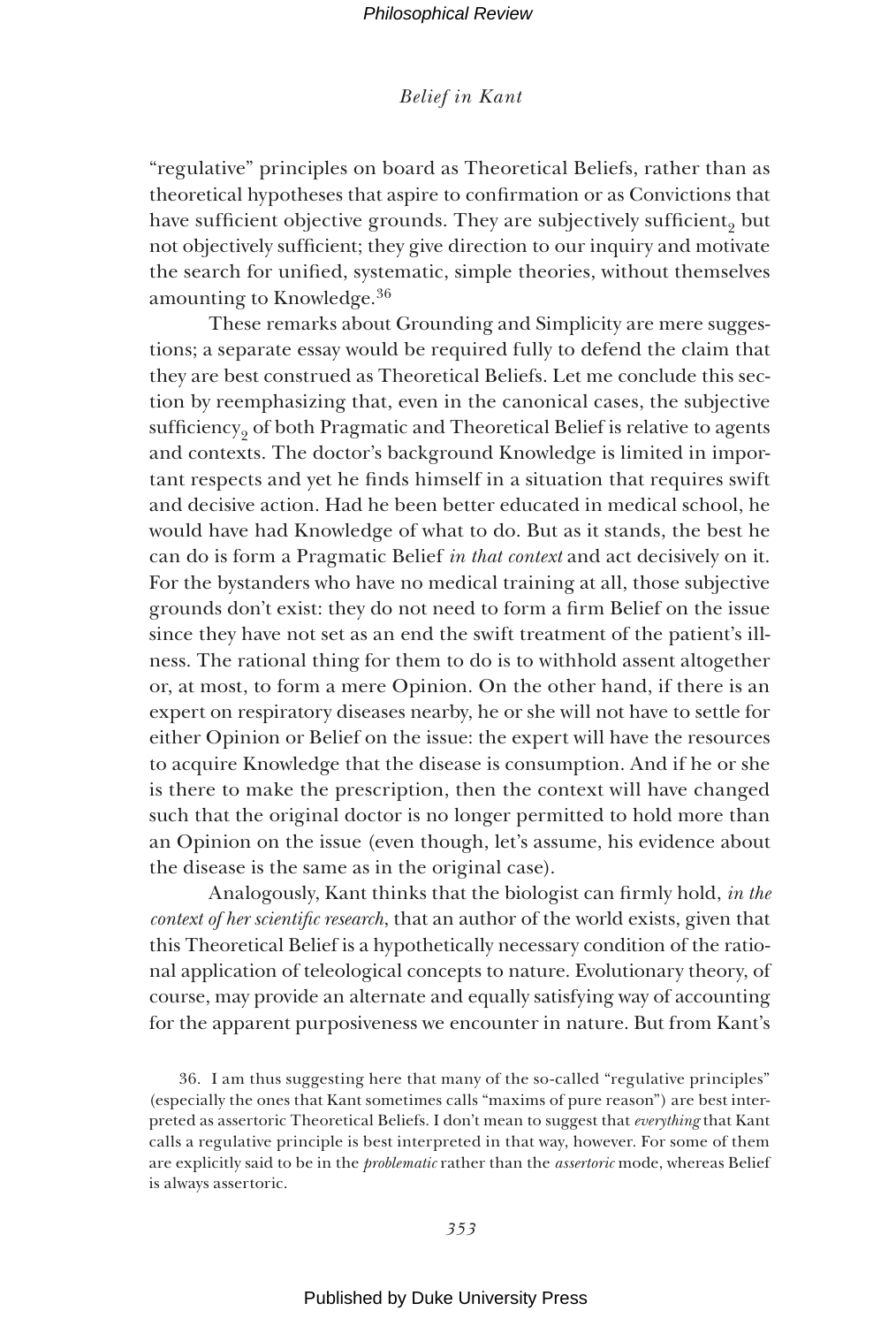# ANDREW CHIGNELL

pre-Darwinian perspective, the application of teleological concepts to nature had a hypothetically necessary connection to Belief in intelligent design; thus, his biologist's assent is subjectively sufficient. Likewise, the rational theologian's end is to seek complete and systematic theories, and so *in the context of speculative theory-construction* he or she can rationally form the Theoretical Belief that an *ens realissimum* exists.37 Someone who has not set one of these ends as part of an appropriate intellectual project does not need to form Belief in the existence of such beings, and someone who has the ability to *demonstrate* that such beings exist—or has some sort of intellectual intuition of them (for Kant, this could not be someone with faculties like ours)—would have intuitive Knowledge of the relevant facts, and thus would not need mere Theoretical Belief either. The fact that the best we can do from a theoretical point of view is to form Belief in these contexts is a result of the fact that our theoretical faculties are limited in crucial ways. The latter point, of course, is one of the central tenets of the critical philosophy.

### *E.3. Moral Belief*

In contrast to the first two kinds of Belief, the third kind is not connected to a particular action or activity that a subject sets as his or her contingent end; rather, it is connected to the general and "absolutely necessary" end of willing the highest good. This end arises directly out of our moral vocation as rational agents in the world; thus, if there are assents that are necessary conditions of the attainment of this end, they will be assents that are subjectively sufficient $_{2}$  for all of us. Kant calls such assent Moral Belief (often translated into English, somewhat misleadingly, as 'moral faith') and says that "no human being is free of all interest in these questions" (A830/B858). In the second *Critique*, he calls it "assent in a moral respect" (5:146).

I'm going to say less about Moral Belief than I have about the other two varieties of Belief, in part because I think it should already

37. My sense is that the betting scenario Kant invokes in the Canon (in the case of the extraterrestrials) is supposed to act as a generic surrogate for intellectual contexts such as these. Kant is not really concerned with the rationality of assent in gambling contexts; rather, the high-stakes wager plays the role that special intellectual contexts and purposes do in other cases by putting the subject in a situation where it is appropriate for him or her to form a firm assent about a "merely theoretical" proposition. Since very few of us are ever in the position of having to bet many advantages in life on the truth or falsity of a merely theoretical proposition, we will rarely have Theoretical Beliefs that actually arise in this way.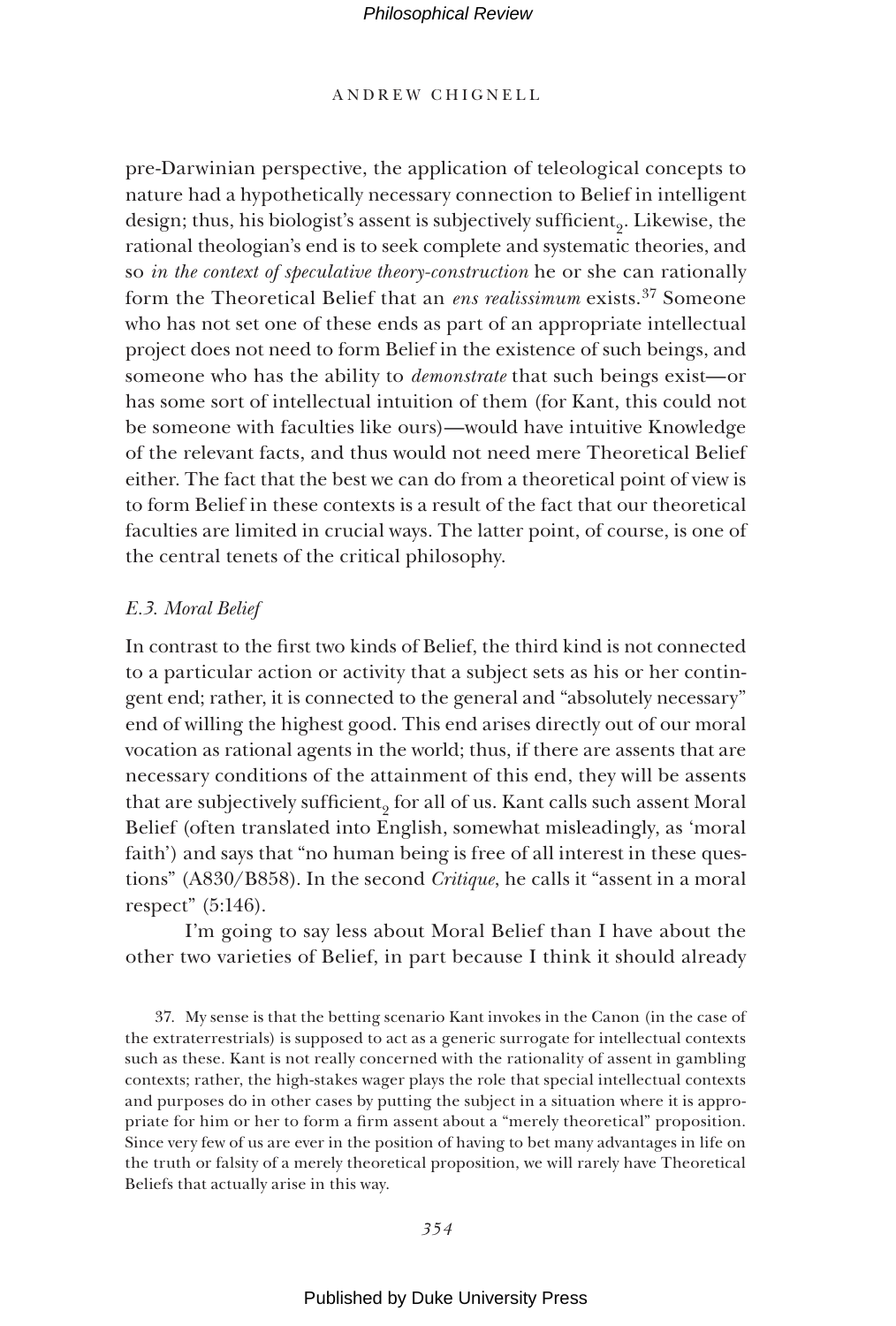# *Belief in Kant*

be clear how the story is going to go, and in part because Moral Belief is much more adequately discussed in the literature than the other two types.38 One of the most important articles of Moral Belief for Kant, of course, is the assent that an all-powerful, all-knowing, and wholly good being exists. The merit that this assent has for us is nonepistemic in that it is connected to our practical interest in having a coherent moral selfunderstanding. Very briefly, Kant thinks that we can only make sense of the ethical demand to will the "dependent highest good"—that is, a natural world in which happiness exists in proportion to virtue—if we hold that such a state is realizable. But we can only rationally hold that such a state is realizable if we also assent to the claim that there is an "independent highest good"—that is, a God who has the resources and inclination to actualize the dependent highest good (cf. 8:139ff.).

Because Moral Belief in God's existence is able to count as subjectively sufficient $_{2}$  for every moral agent in every circumstance, Kant sometimes dubs his argument here a "moral proof (*Beweis*)" of God's existence. He also speaks of "proving" other articles of Moral Belief such as the freedom of the will and the existence of an afterlife. When he is speaking carefully, however, he notes that the assents in question do not have sufficient objective grounds and thus are not bona fide proofs or demonstrations. On the contrary, the assents have sufficient nonepistemic merits for subjects like us. In the Canon, Kant emphasizes this fact by noting that practical considerations do not allow anyone to "boast that he **knows** that there is a God and a future life." That's because in the case of Moral Belief, "the [Practical] Conviction is not **logical** but **moral** certainty, and, since it depends on subjective grounds (of moral disposition) I must not even say '**It is** morally certain that there is a God,' etc., but rather '**I am** morally certain' etc." (A829/B857). Kant is not suggesting that the assent in question is not intersubjectively communicable (that is, "objective" in the broad sense mentioned above) or that it is only valid for some of us and not others. Rather, he is reminding us that the sort of sufficiency the assent has is subjective sufficiency $_{2}$  and not objective sufficiency. It is a voluntary assent that we *must* make if we are to be rational agents selfconsciously bound by the demands of the moral law.

Here, then, is the relevant principle:

<sup>38.</sup> For lengthy treatments of Moral Belief, see Allen W. Wood, *Kant's Moral Religion* (Ithaca, NY: Cornell University Press, 1970), and John Hare, *The Moral Gap* (Oxford: Clarendon, 1996).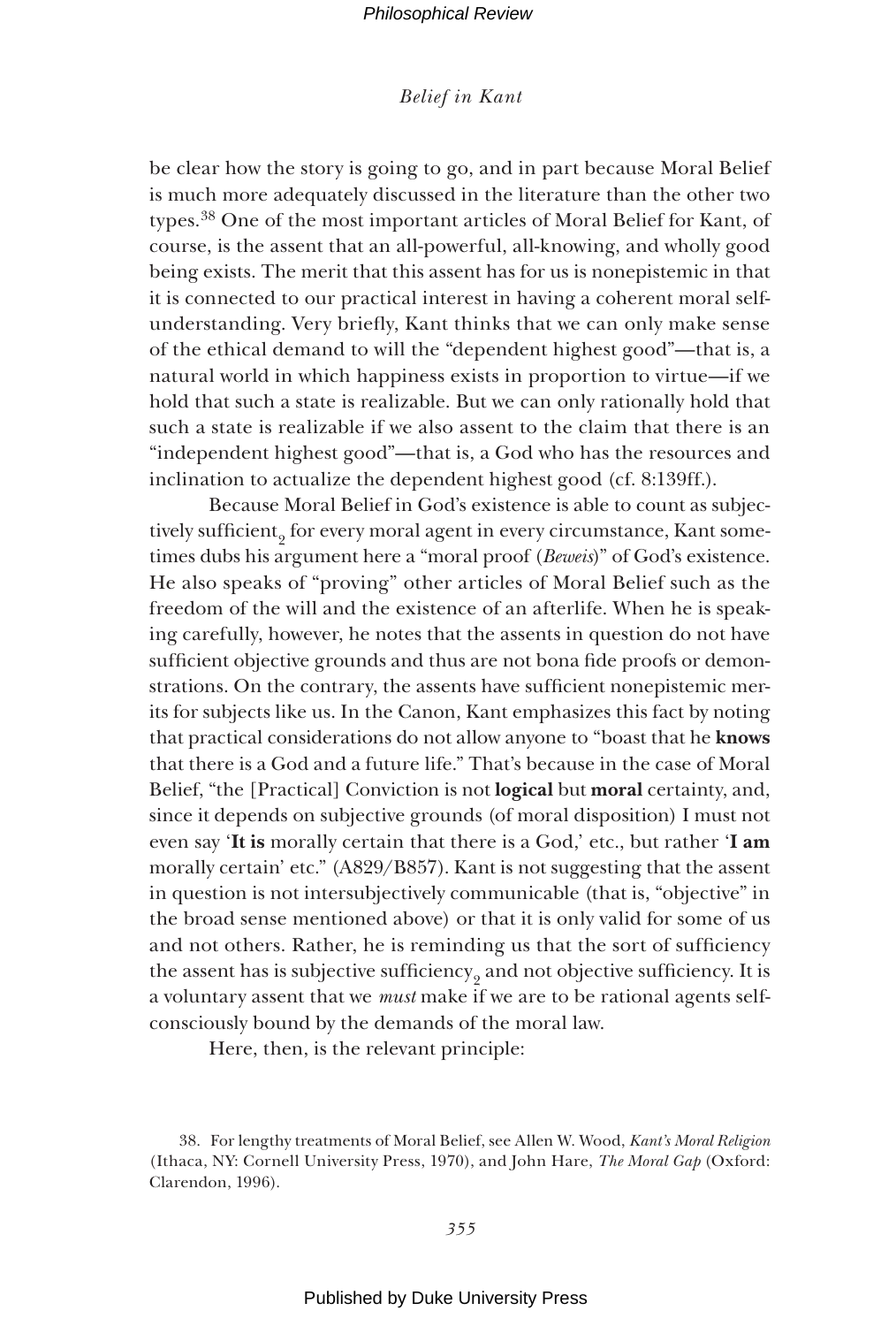ANDREW CHIGNELL

*Moral Belief* **:** S is permitted to form a Moral Belief that *p* if and only if

- (a) S has set an "absolutely necessary" *moral* end *e*,
- (b) a necessary condition of S's attaining *e* is S's having a firm assent that *p*, and
- (c) *p* is a logically possible proposition for or against which S cannot have sufficient objective grounds.

Other articles of Moral Belief include the assents that the will is free, that the soul exists, that there is an afterlife, that God will ensure that happiness is proportionate to virtue, and so forth. Thus we can see that Kant adopts the pendant of Locke's famous evidentialist position in the ethics of belief according to which in matters of "maximal concernment" such as ethics and religion, we *all* have a duty *always* to seek out and follow our evidence.<sup>39</sup> Kant's claim is that it is precisely there, with respect to matters of maximal concernment, that we are rationally permitted to go beyond our evidence and leap into Beliefs that are subjectively sufficient<sub>2</sub> for us.

Now that we have the concept before us, we can again ask the systematic question: Is there anything to be said on behalf of Moral Belief? Without going into a lengthy discussion, I want to suggest that some kinds of consistent moral activity presuppose firm commitment to propositions for which we do not have sufficient objective grounds. And these needn't be propositions about metaphysical entities like God and the soul. Consider, for example, the following:

# **(Equality)** *All human persons are of equal moral value*.

Equality is a principle about relative value that seems to be presupposed by normative claims such as that all people enjoy the same moral standing, have equal fundamental rights, are deserving of fair treatment under the law, and so forth. And although Kant himself would have disagreed vehemently, I suspect that Equality is not a principle for which we can find conclusive a priori or a posteriori evidence. Thus, we may not find ourselves convicted of it (assuming, with Kant, that Conviction is an involuntary response to the presence of perceived evidence). Still, it is advisable in most, if not all, contexts to *accept* it—and to do so firmly. For most of us will need to hold Equality as more than a weak hypothesis in

<sup>39.</sup> See Locke, *Conduct of the Understanding* (Indianapolis, IN: Hackett, 1996), section 8.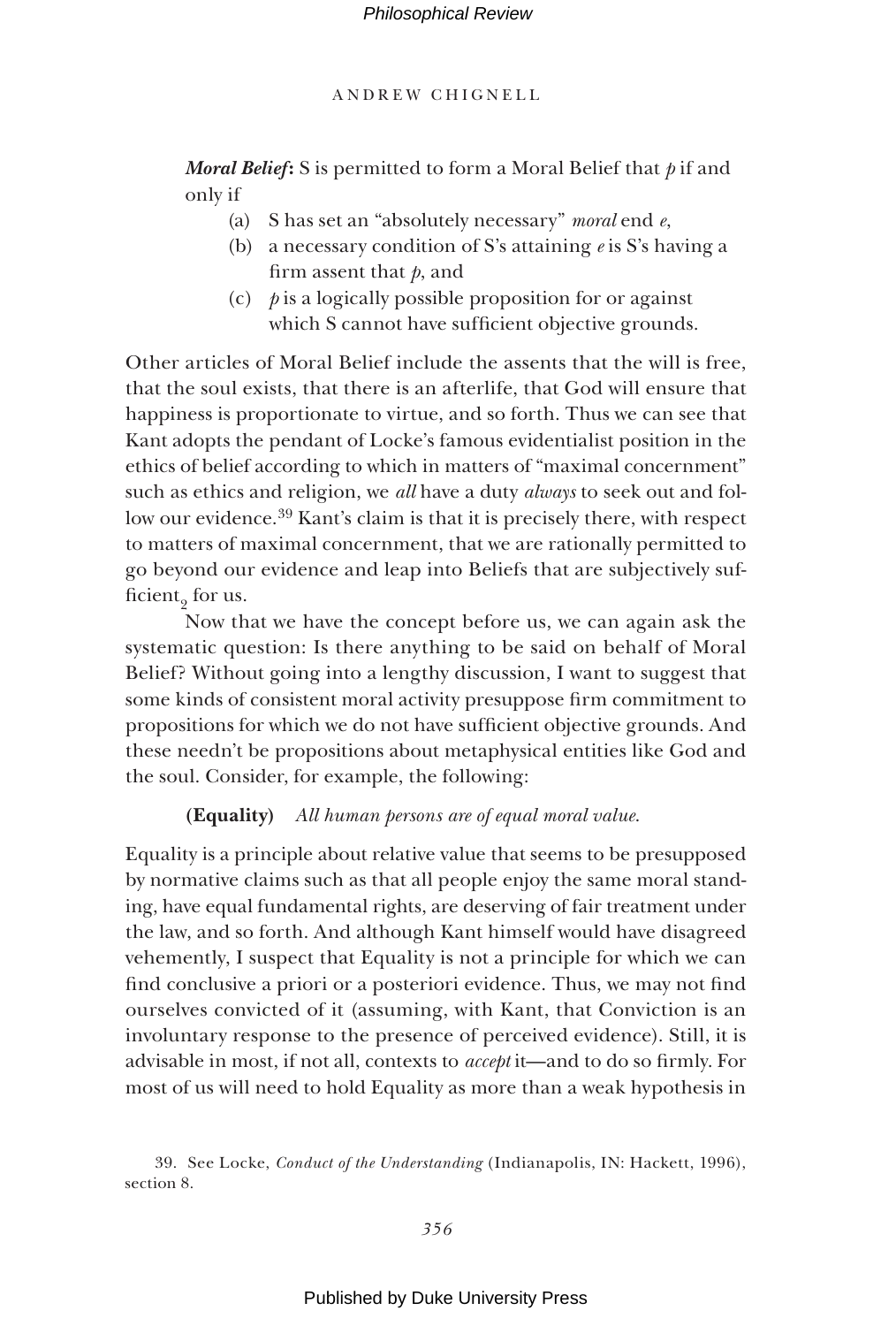order rationally and decisively to act, legislate, and speak in an egalitarian fashion.<sup>40</sup> If this is correct, and if we agree (for independent reasons) that decisively acting, legislating, and speaking in an egalitarian fashion is a very good thing, then we have sufficient subjective grounds for a firm Moral Belief in Equality.

# **F. Conclusion: Liberal Metaphysics**

We have now considered all of the major categories of assent in Kant's system and can thus complete our diagram (see figure 2).

By way of conclusion I want to underline the most significant interpretive payoff we get from examining this aspect of Kant's philosophy and then make one final point regarding its contemporary interest.

There is massive disagreement among commentators on the question of what we can say or think or know or believe about transcendent things-in-themselves—that is, things we can't cognize by connecting them in some way to sensory experience. The disagreement seems to push people into three main camps. According to those that I'll call the Hardliners, human reason can provide no access whatsoever to truths about uncognizable things-in-themselves. Any talk of such access should be written off as a violation by Kant of his own critical principles since the very idea of an uncognizable thing-in-itself is nonsensical.41

Another camp is that of the Moderates. According to them, theoretical reason is restricted to the realm of appearances or phenomena, except for the fact that it naturally and inevitably generates transcendental ideas of unconditioned entities beyond this realm. We can *entertain*

40. This thought is perhaps more Hobbesian than Kantian. In chapter 15 of *Leviathan*, Hobbes concedes that Equality cannot be proved (despite his gestures in that direction at the beginning of chapter 13) but says that it should still be accepted in order to avoid the war of all against all: "If nature therefore have made men equal, that equality is to be acknowledged: or if nature have made men unequal, yet because men that think themselves equal will not enter into conditions of peace, but upon equal terms, such equality must be admitted. And therefore for the ninth law of nature, I put this: that every man acknowledge another for his equal by nature. The breach of this precept is pride." See Hobbes, *Leviathan*, ed. J. C. A. Gaskin (New York: Oxford University Press, 1998). Thanks to Nicholas Sturgeon for pointing out the relevance of Hobbes here.

41. Here is a paradigmatic Hardliner comment: "Kant's basic position does not allow that any sense can be attached to 'real in themselves.' Our only concept of reality is an empirical one, so that for us 'real' has to mean 'related to our experience in such-and-such ways.' Kant has no right to make even agnostic or negative uses of 'real in itself,' which means 'real, whatever its relation may be to our experience." Jonathan Bennett, *Kant's Dialectic* (New York: Cambridge, 1974), 52.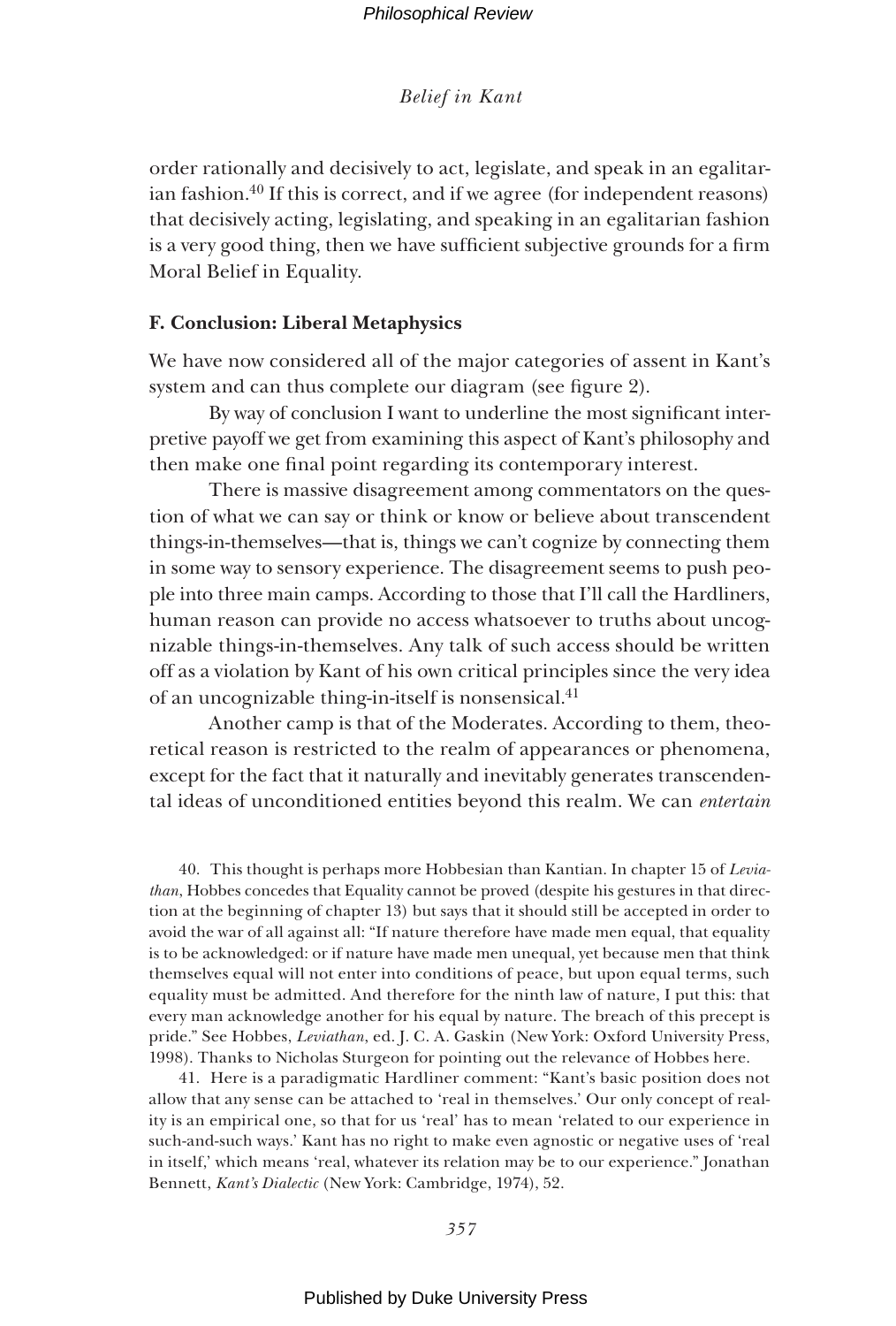ANDREW CHIGNELL



Figure 2

these ideas, and we can perhaps include them in "problematic" assents (i.e., assents according to which the relevant propositions are logically possible, but their truth is "set as a problem" for reason). We may even use the ideas as "regulative" or heuristic notions, acting "as if " they are true while also withholding positive, assertoric assent from any propositions that assert the existence of instances of the ideas. It is only on the basis of purely *moral* considerations that we can assent assertorically to such propositions—moral considerations such as those that underwrite Moral Belief in a free noumenal will, the afterlife, and the existence of God. Most commentators seem to fall into the Moderate camp these days.<sup>42</sup>

42. Here are two paradigmatic Moderate comments: (1) "As far as theoretical/ speculative reason is concerned, ideas are no more than thinkable possibilities beyond the reach of realizable knowledge. But practical reason shows that with such thinkable things 'the category as a mere form of thought is here not empty but obtains significance through an object which practical reason unquestionably provides though the conception of the good.' Practical reason can go where theoretical reason cannot tread." Nicholas Rescher, *Kant and the Reach of Reason* (New York: Cambridge University Press, 2000), 62–63; (2) "[Kant] assumes that religious belief [i.e., belief involving transcendental ideas], if it is to be justifiably held, must be based on adequate evidence. Religious belief is not self-justifying. It must receive its justification from elsewhere.... Furthermore, Kant was convinced that morality is the only area of human existence in which there is any hope of finding the adequate evidence. Adequate reasons for religious beliefs will always prove to be moral principles." Nicholas Wolterstorff, "Conundrums in Kant's Rational Religion," in *Kant's Philosophy of Religion Reconsidered*, ed. Philip Rosse and Michael Wreen (Bloomington, IN: Indiana University Press, 1991), 41.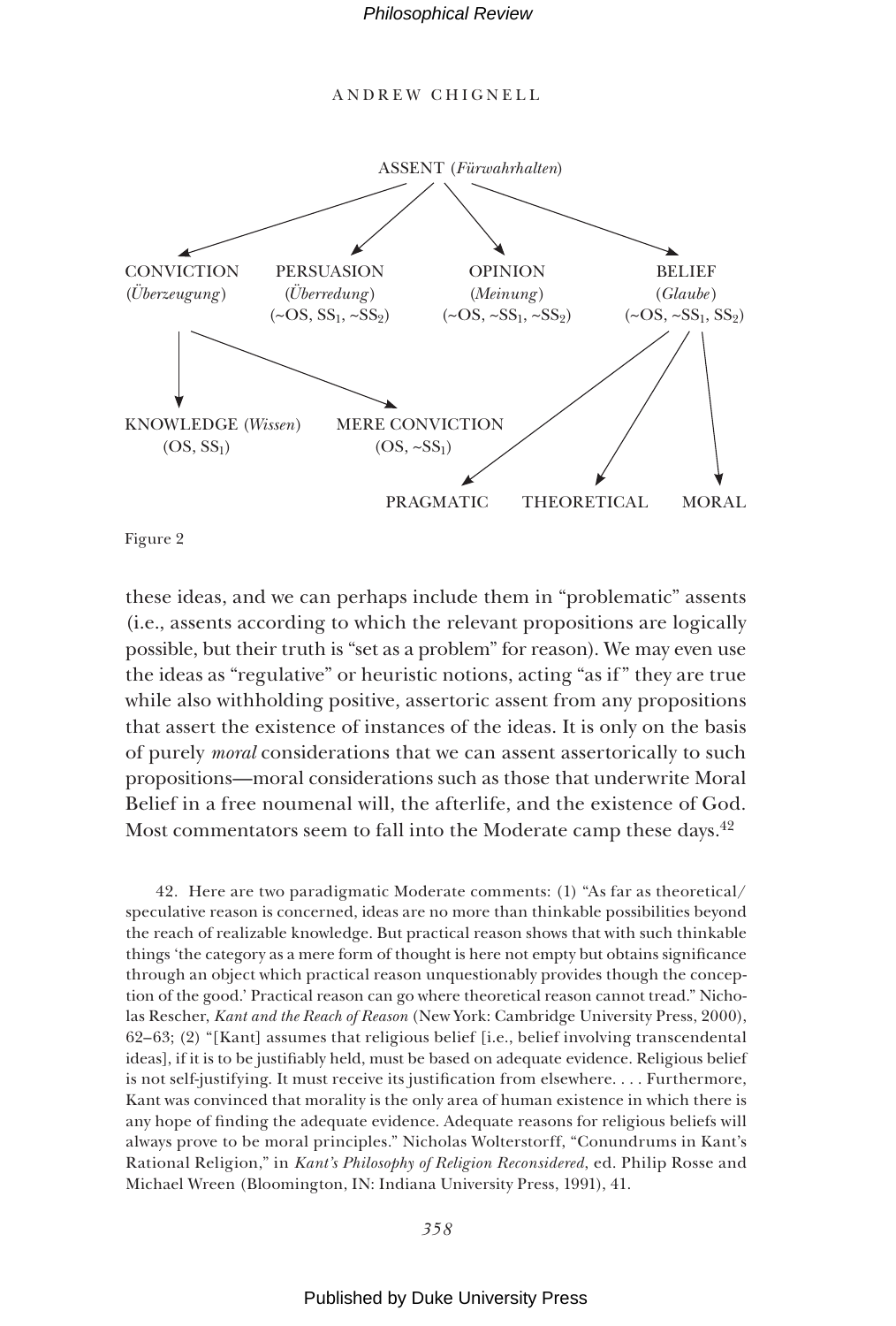# *Belief in Kant*

The third position, and the one I think our inquiries here recommend, is what I call Liberalism. According to Liberals (who are in the distinct minority), theoretical reason itself can provide grounds on which to form assertoric rather than merely problematic assents about certain things-in-themselves. For surely an author of the world, an ultimate ground, and an *ens realissimum* are things-in-themselves. And yet Kant says that there are *theoretical* considerations on which we can base firm rational assent that such things exist. Such assent can't count as *Knowledge*, of course, since it won't be objectively sufficient and subjectively sufficient<sub>1</sub>. Rather, it counts as rational Belief: assent that is objectively insufficient and subjectively sufficient<sub>9</sub>. Consider once again Kant's claim in the B-Preface that he had to "deny Knowledge in order to make room for Belief " about things-in-themselves, or his admonishment to metaphysicians in the Discipline that "enough remains left to you to speak the language, justified by the sharpest reason, of a firm Belief, even though you must surrender that of Knowledge" (A744–45/B772–73). As I noted earlier, such passages are almost *always* taken to be referring to Moral Belief, and this is presumably what explains the overwhelming prevalence of the Moderate interpretation. In fact, however, I see no reason to think that Kant isn't also talking about Theoretical Belief—assent that is formed on the basis of theoretical, though still in an important sense subjective, grounds.

Having presented a brief plea on behalf of Liberalism, I should reiterate that Kant's concept of assent (*Fürwahrhalten*) is not the same as our contemporary concept of belief: it is possible for a subject to have a Theoretical Belief that *p* even if he or she doesn't believe that *p*. So Kant is not offering us some sort of procedural or subjective argument for *beliefs* about things-in-themselves. Rather, again, "Belief " is much closer to the contemporary concept of *acceptance*: a firm, positive, and voluntary attitude that is subjectively sufficient $_{2}$  for a particular subject in a particular circumstance, given his or her interests and ends, and that has implications for the subject's rational action, assertion, and deliberation.

Kant often emphasizes his critique of Knowledge-claims in metaphysics and sometimes goes overboard—saying that the concepts used by metaphysicians are nonsensical, have no reference, are "worthless," and so on (these are the sorts of passages that Hardliners exploit). In this essay, I've been emphasizing another, positive part of Kant's mature philosophy that I think may be more congenial to contemporary metaphysicians. It is this: the urge to metaphysics will not even begin to be satisfied if we stick with propositions that are candidates for Knowledge. But, in